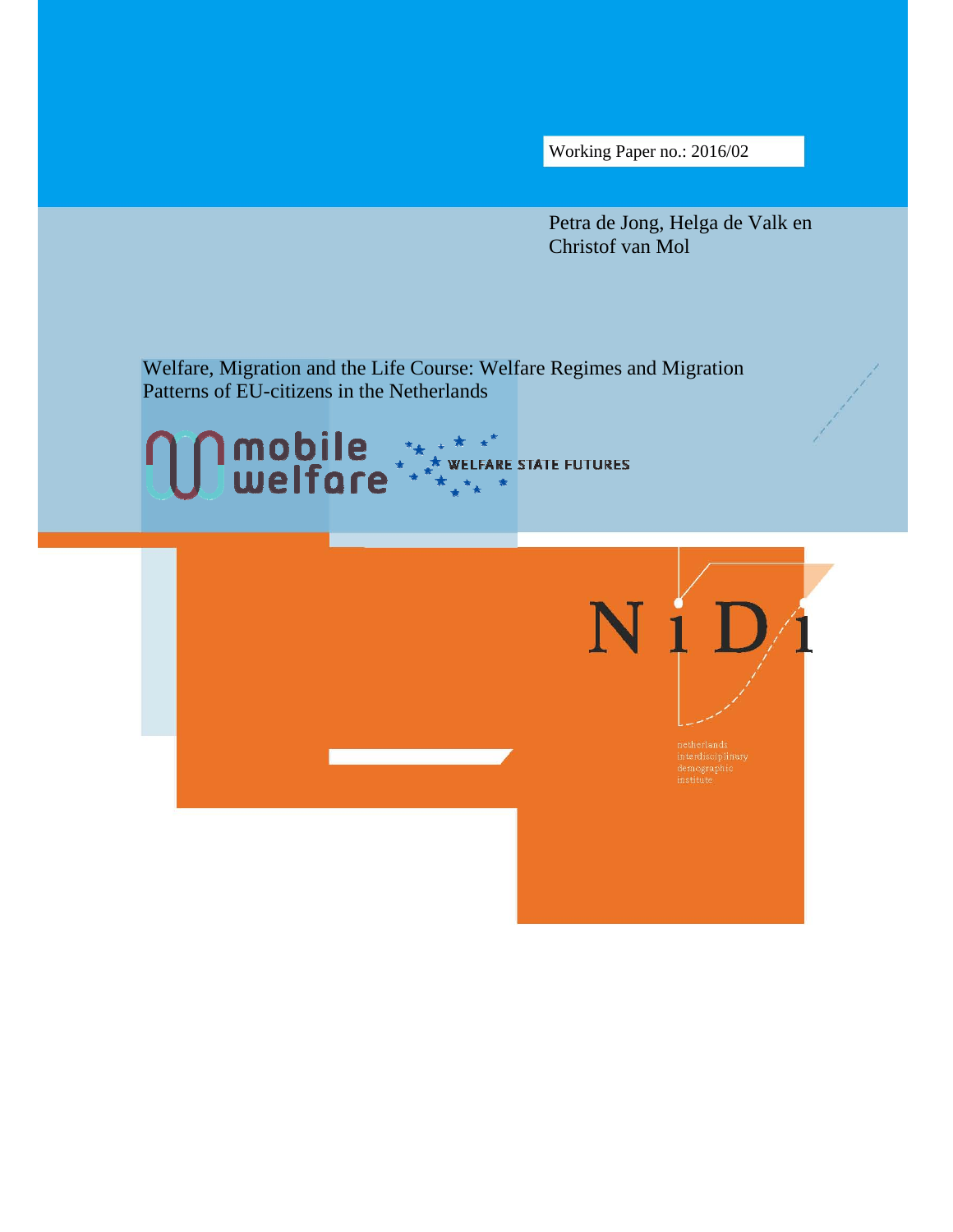Welfare, Migration and the Life Course: Welfare Regimes and Migration Patterns of EU-citizens in the Netherlands

Petra de Jong<sup>1</sup>, Helga de Valk<sup>1, 2</sup> and Christof van  $\mathrm{Mol}^1$ Working Paper no.: 2016/02



- 1 Netherlands Interdisciplinary Demographic Institute (NIDI) / KNAW / UG, Migrations & Migrants, Lange Houtstraat 19, 2511CV the Hague, The Netherlands, E-mail:  $jong@nidi.nl$  (corresponding author),  $+31$  (0)70 3565282
- 2 Free University Brussels, Interface Demography, Pleinlaan 5, B-1050 Brussel, Belgium

# *Acknowledgements and credits*

This work is part of the MobileWelfare project supported by NORFACE Grant 462-14-150. The contribution of the second author was part of and funded by the European Research Council Starting Grant project (no. 263829) 'Families of migrant origin: A life course perspective'.

The authors are solely responsible for the content of the Working Paper.

August 2016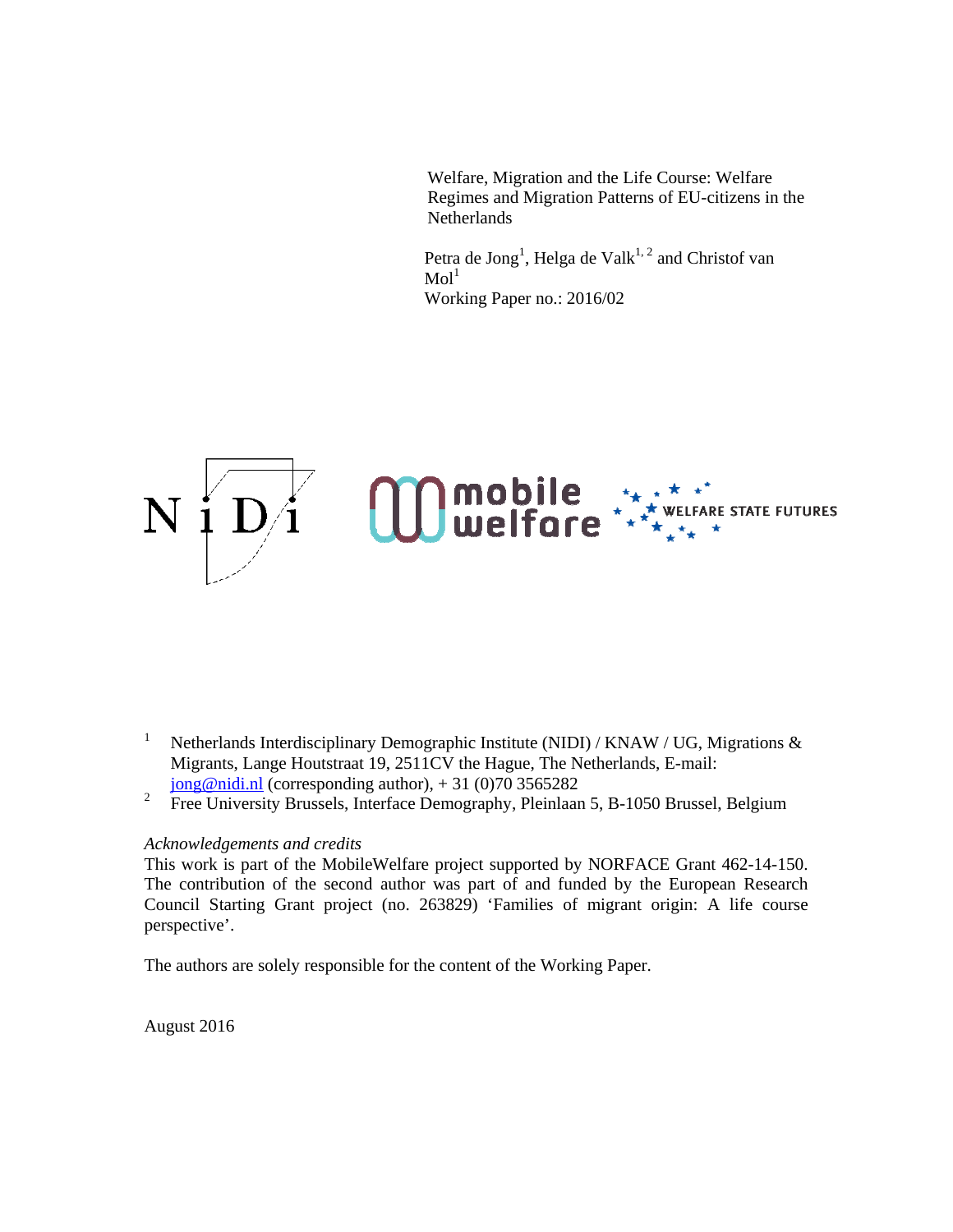# **ABSTRACT**

Migration is often understood as a rational decision of individuals or households to maximize (family) income and minimize risks. Welfare systems may be part of these rationales. Therefore, it can be expected that differences in welfare state arrangements across countries influence migration decisions. Yet empirical evidence on the relation between migration and welfare is rather mixed, particularly in the European context. Consequently, in this paper we aim to advance our understanding of the relationship between migration and welfare, based on a case-study of the Netherlands. We analyse both immigration and emigration of EUcitizens using full population register data for 2003, 2008 and 2013. In a first step, we investigate what patterns of European migration can be distinguished based on the size of the flows and life course characteristics of migrants, using a principal component analysis. Subsequently, we investigate to what extent similarities and differences in these characteristics between countries can be explained by differences between their welfare regimes. Our results indicate that different migrant types can be distinguished, and that the composition of migration flows varies with regards to these types. However, a clustering of countries based on their migration flow characteristics does not match classical welfare regime typologies.

**Keywords:** European Union, Migration Flows, Welfare State, Life Course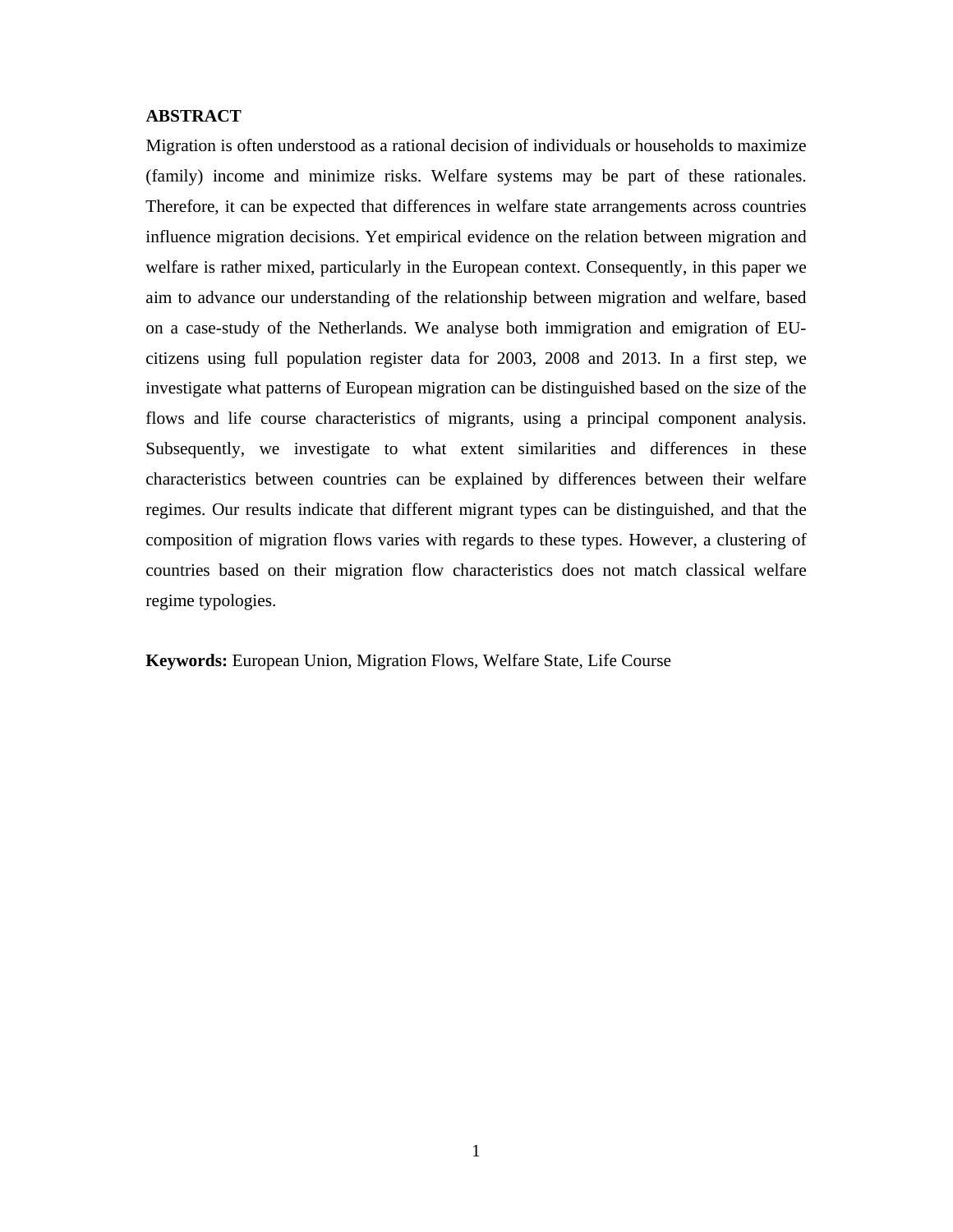### **Introduction**

Migration is often understood as a rational decision of individuals or households to maximize (family) income and minimize risks (see Palmer and Pytlikova 2015; Stark and Taylor 1991). Consequently, indicators related to the labour market, such as wages and unemployment rates in both the sending and the receiving country are typically employed to explain the direction of migration flows. Yet besides income resulting from labour market activities, recent scholarship acknowledges that welfare benefits might also influence migration decisions (e.g., Borjas 1999; Kurekova 2013). From a rational decision making-perspective, it is thereby expected that individuals move to countries with more developed welfare systems and benefits (Greve 2014). Nevertheless, to what extent migration decisions are *de facto* related to differentials between welfare states and their associated benefits remains surprisingly understudied. Therefore, in this paper we analyse the relationship between welfare state characteristics and migration to and from the Netherlands. We particularly focus on intra-European migration, as with the establishment of the Schengen zone it has become easier to migrate within Europe and make use of welfare arrangements in another EU country.

 We aim to advance scholarly knowledge on the relationship between welfare arrangements and migration in three ways. First, most of the existing studies measured the generosity of the welfare state as the percentage of the gross domestic product spent by the government on social benefits (e.g., Geis *et al.* 2013; Jackson *et al.* 2013; Josifidis *et al.* 2014; Kurekova 2013; Palmer and Pytlikova 2015; Razin and Wahba 2015). However, it seems likely that if welfare affects migration decisions, rather than mere government spending, diverse features of the welfare state are of importance. Therefore, in this study we employ a typology of welfare regimes, to capture the set of welfare arrangements in the countries under study in a more comprehensive way. Second, we go beyond the often used one-sided view of the 'welfare magnet hypothesis', the expectation that more generous welfare states attract more migrants. We argue that the generosity of the welfare state in the country of origin should also be considered, as it likely plays a role as well. Furthermore, as welfare arrangements may not only affect immigration but also decisions to stay or to remigrate, we analyse both immigration and emigration flows. Third, it can be expected that welfare benefits are particularly important for those migrants who are most likely to make use of them. So far, the few studies acknowledging this only considered migrants' characteristics related to the labour market (e.g., Jackson *et al.* 2013; Schulzek 2012). Yet apart from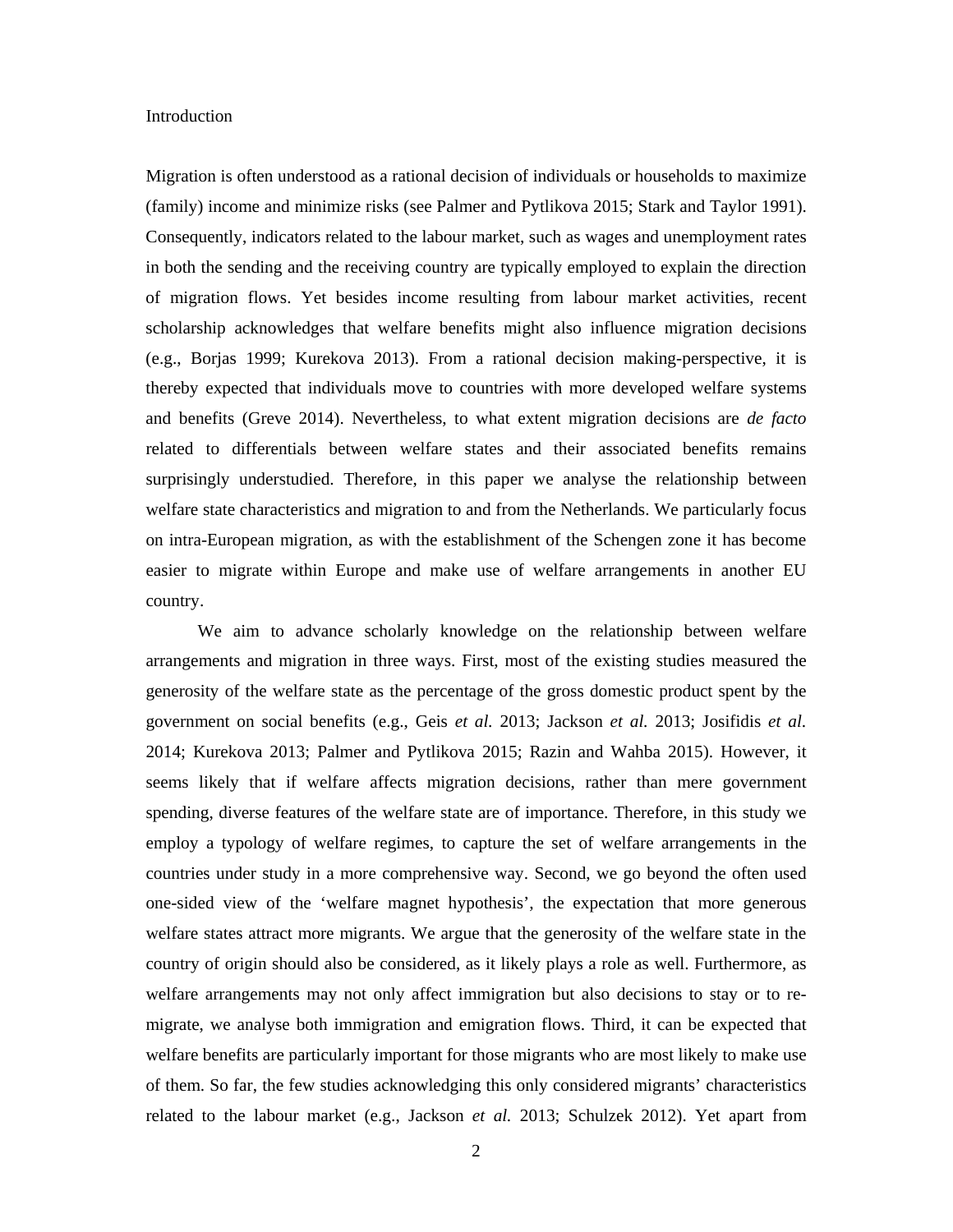employment status, life course related characteristics such as age and family size are important indicators of welfare usage (Legrain 2008). We therefore take migrants' life course characteristics into account when studying the relationship between welfare and migration flows.

 Our paper addresses two main research questions. First, what patterns of European migration (immi- and emigration) can be distinguished based on the size of migration flows and the life course characteristics of the migrants? Second, to what extent can similarities and differences in these patterns across origin countries be explained by welfare regimes? In the welfare state literature, countries are typically grouped based on systematic differences in their welfare state arrangements (e.g., Esping-Andersen 1990). We rely on this typology of welfare regimes to investigate whether intra-European migration is comparable for countries with similar welfare regimes. We investigate a ten year period, using three time points (2003, 2008 and 2013) to capture changes across the past decade.

 Our study takes the Netherlands as a case study and relies on the rich register data of Statistics Netherlands. By focusing on migration flows for a single destination country, consistent, detailed and recent data over a ten-year period is available. The Netherlands provides an interesting context to study the relationship of migration flows with welfare arrangements. In the classical typology of Esping-Andersen (1990), the Netherlands is characterized as a 'hybrid' welfare state, roughly half-way between the social-democratic and the corporatist type (De Beer *et al.* 2001). Despite austerity measures over the last decades, the Dutch welfare system still belongs to the most generous ones in the world (Vis *et al.* 2008). The Netherlands forms a relevant case for our study as for many years the country has been characterized by considerable European immigration from and emigration towards different welfare systems. Next to longstanding migration between the Netherlands and (neighboring) countries such as Belgium, Germany and the UK, the subsequent enlargements of the European Union increased migration flows between the Netherlands and the new member states (Van Mol and De Valk 2016). In fact, EU citizens today make up the largest share of migrants to and from the Netherlands (Statistics Netherlands 2014).

### **Background**

## *A Typology of Welfare States*

The welfare state can be described as the total sum of social insurance, welfare benefits, social investment and public services provided by governments to citizens (Legrain 2008). Considerable variation exists in the way countries structure their welfare arrangements (De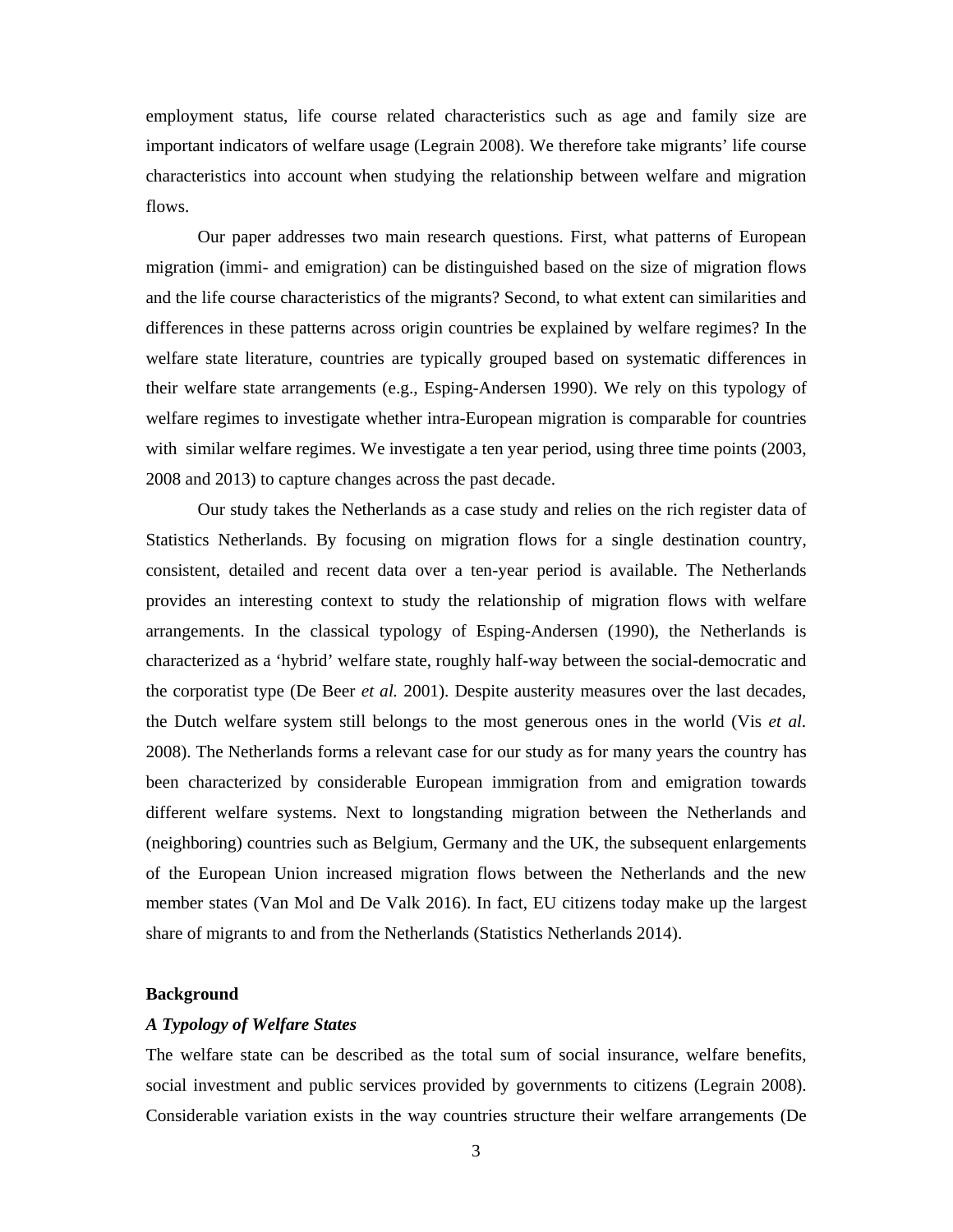Beer *et al.* 2001). In an attempt to summarize the main differences Esping-Andersen (1990) distinguished between three types of welfare regimes, based on the allocation of welfare production between state, market and households. The *liberal regime* is characterized by minimum social assistance, only covering the basic needs. Rather than collective risk-pooling the system responds to changes on the labour market. Benefits are means-tested and only provided to those who are incapable of working. The UK is a European example of this type of welfare state. The *corporatist regime* links social insurance to individuals' employment history and paid premiums. The family is placed at the center of welfare provision. The level of the benefits is wage related, with benefits mainly funded through contributions. France, Belgium and Germany approximate the corporatist welfare regime. In the *social-democratic regime*, generous social benefits are provided for all. The state has a key role in welfare production whereas the market plays a limited role, as do family-provided welfare services. The generous benefits are paid for through high general taxation. Sweden is an example of a typical social-democratic welfare state.

 The position of the Netherlands in the welfare state typology is somewhat puzzling (Kammer *et al.* 2012). On the one hand, the country is characterized by generous redistributive benefits that are typical for the socio-democratic regime. On the other hand, however, these benefits are largely financed by social insurance contributions as in the corporatist regime. For this reason, the Netherlands is classified by some authors as corporatist (e.g., Gornick and Jacobs 1998), and by others as socio-democratic (e.g., Visser and Hemerijck 1997). Because the welfare state types should be understood as ideal types, the Netherlands can be best identified as a 'hybrid' welfare state, positioned somewhere between the social-democratic and the corporatist type (De Beer *et al.* 2001).

 Although the typology of Esping-Andersen is one of the dominant frameworks for classifying and understanding modern welfare states, it has been criticized as well. Firstly, some scholars criticized the methodological approach, which can be described as a two-stage process of qualitative grouping followed by multiple regression (e.g. Danforth 2014). The disadvantage of such an approach is that the number of clusters generated is determined by theoretical considerations rather than the data. Subsequent studies tried to validate the typology, clustering countries by characteristics that capture central elements of welfare states. Some found a similar typology as Esping-Andersen (e.g., De Beer *et al.* 2001; Powell and Barrientos 2004), whereas others found limited differences (e.g., Danforth 2014). Secondly, the applicability of the three distinguished welfare regimes beyond a few economically advanced regions was questioned, and several studies have tried to identify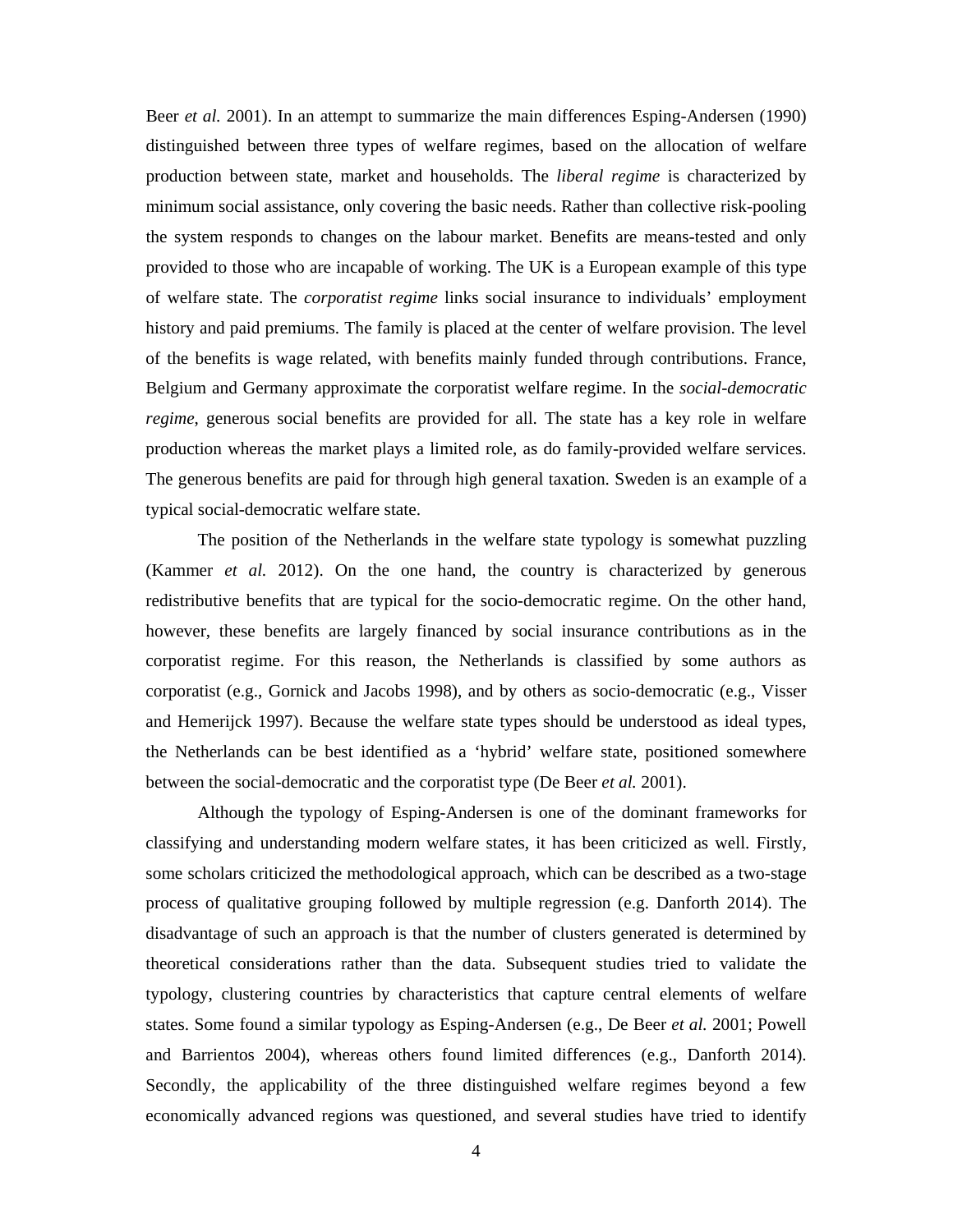additional regime types. Some authors classified the Southern European countries as a fourth type, characterized by the rudimentary nature of many social provisions which are typically taken over by the family, while simultaneously having generous old age pensions (Fenger 2007; Gal 2010). According to the clustering of Fenger (2007), the post-communist countries should also be classified as a separate welfare type. After the collapse of the communism many Eastern European countries began their transition towards 'Western-type' welfare regimes. Nevertheless, these countries have had trouble 'catching up' due to economic and political instability (Aidukaite 2009). The Eastern European welfare states are currently characterized by high take-up rates of social security but relatively low benefit levels.

 As welfare state types are understood to have systematically different economic, political and social consequences, the welfare state typology developed by Esping-Andersen is often used to explain a range of personal outcomes in individual's lives (Emmenegger *et al.* 2015; Van Kersbergen and Vis 2015). Furthermore, some authors studied whether the same typology would be found using other indicators, for example using tax and transfer policies (Kammer *et al.* 2012). In this paper, we investigate whether a similar grouping of countries can be found based on migration flows, since different welfare states will have different levels of push and pull factors for migrants and may thus reflect the welfare state types.

# *Welfare and Migration*

In the academic literature, the welfare magnet hypothesis is often used when referring to the relationship between migration and welfare states. This hypothesis expects migrants will move to more generous welfare states (e.g., Borjas 1999). Most of the empirical evidence on this hypothesis comes from studies that examine the relationship between welfare programs and (internal) movements between American states (Giulietti 2014). However, interstate migration in the United States may not be generalizable to migration between European countries. Numbers of interstate mobility are relatively high in the US compared to mobility within the European Union (Recchi 2015). Furthermore, internal migration within the US takes place within one larger nation state, whereas intra-European migration involves national borders crossing.

 The limited number of studies on the European context so far reported contrasting findings. Several studies found no empirical evidence for the existence of a welfare magnet effect (e.g., Giulietti *et al.* 2013; Josifidis *et al.* 2014), whereas others documented some support for it (e.g., De Giorgi and Pellizzari 2009; Pedersen *et al.* 2008). De Giorgi and Pellizzari (2009), for example, showed that migrants into the pre-enlargement EU chose their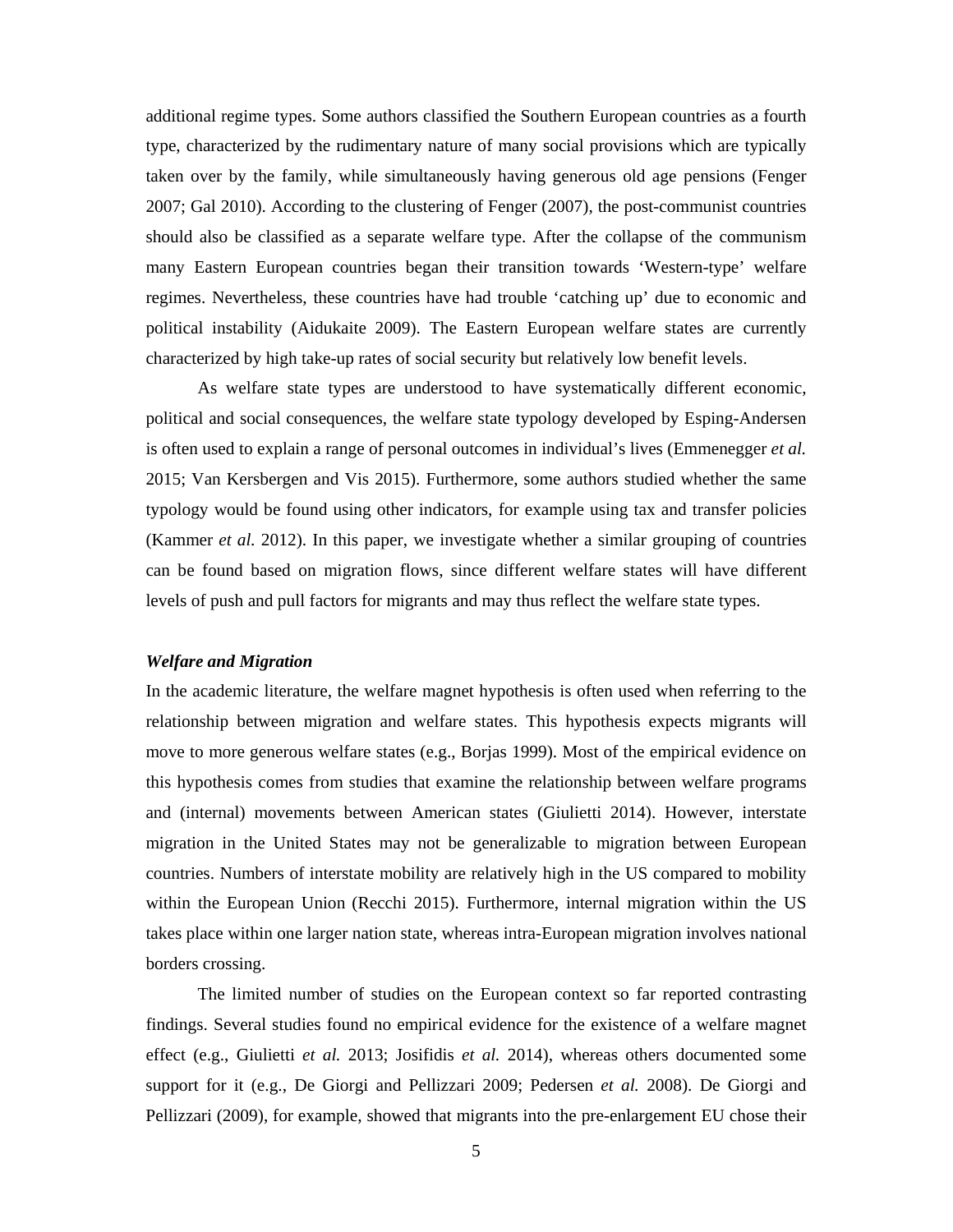destination –among other considerations– on the basis of the generosity of welfare. However, Giulietti (2014) found that when focusing on particular programs such as unemployment benefits, the evidence of a welfare magnet is weak or non-existent. Instead, factors such as income, unemployment rates and the presence of previous migrants in the receiving country appeared to be the major determinants for intra-European migration.

 Most of the previous studies measured the generosity of the welfare state as the percentage of the gross domestic product spent on welfare benefits. However, this is a rather narrow interpretation of welfare generosity. In the current paper we therefore rely on a more comprehensive measure of welfare generosity, using the typology of welfare states described above.

### *Welfare, Migration and the Life Course*

In the welfare magnet literature, it is often (implicitly) assumed that welfare is equally relevant to all. Yet benefits may influence migration decisions only as far as individuals or families anticipate making use of them. In line with this reasoning, previous studies hypothesized that generous welfare benefits will attract welfare migrants (Josifidis *et al.* 2014) or asylum seekers (Schulzek 2012), whereas they would not have the same effect on labour migrants. Welfare benefits would further be of greater importance to lower educated migrants compared to the higher educated (e.g., Razin and Wahba 2015). Nevertheless, as studies investigating the relation between welfare benefits and migration mainly focused on labour market characteristics of migrants, these studies have overlooked people in other life stages. Yet welfare usage can be expected to vary over the life course, as age and family size are vital factors influencing welfare usage (Legrain 2008). Therefore, in this study we expand on the existing literature and go beyond the traditional focus on labour migrants by adopting a life course perspective.

### **This Study**

In this paper, we aim to shed light on the relation between migration and the welfare state by investigating intra-European migration flows to and from the Netherlands. First, we analyse what patterns of European migration can be distinguished based on the relative size of inflows and outflows, and life course characteristics of migrants. In a second step, we investigate which countries are comparable in terms of these migration patterns. Based on the assumption that welfare plays a role in migration decisions, we expect migration flows to and from the Netherlands to be similar for origin countries with similar welfare regimes. Welfare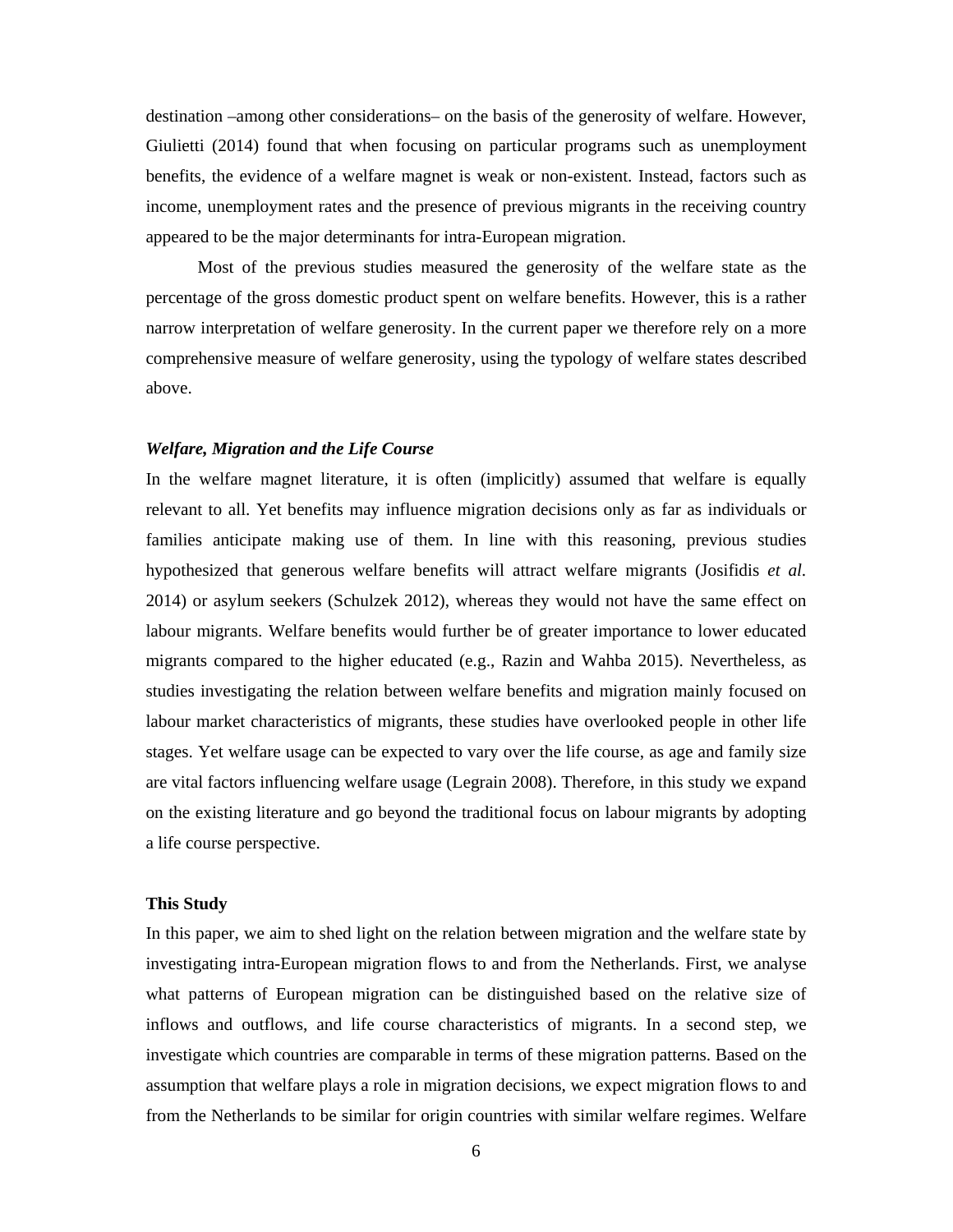state arrangements are further expected to attract and retain especially those migrants from less generous welfare states who are most likely to make use of these arrangements.

 Our paper focuses on migration flows in three years, 2003, 2008 and 2013, in order to capture whether the size and composition of these flows varies over time. The first time point, 2003, illustrates the situation prior to the enlargement of the European Union in 2004, whereby the number of EU member states increased from 15 to 25. The second time point, 2008, is one year after a subsequent enlargement of the European Union, whereby Bulgaria and Romania gained access. In addition, 2008 was the year the global economic crisis set in. Finally, measurements in 2013 are used to gain insight in the recent situation.

## *Data*

Our analysis is based on data from the online population register database of Statistics Netherlands (Statistics Netherlands 2014). In the Netherlands, residents are obliged to register in the municipality where they live. Registration takes place on the basis of either a Dutch birth certificate or a declaration of stay or residence (Van der Erf *et al.* 2006). The population registers include information on date of birth, country of birth, gender, household composition, immigration and emigration. As characteristics of migration flows and migrants might change over the years, in this paper these factors were investigated for three years: 2003, 2008 and 2013. For each of the investigated years we selected the top 10 EU countries with the largest numbers of migrants arriving in the Netherlands in that year. Together this resulted in a selection of 13 countries of birth for which migrant flows and characteristics of migrants are investigated: Belgium, Bulgaria, France, Germany, Greece, Hungary, Italy, Poland, Portugal, Romania, Spain, Sweden and the UK. In 2013, migrants from these countries made up around 60% of the European immigrants, and around 40% of the total immigration to the Netherlands.

### *Definitions*

*Immigration.* Immigration is defined as the settlement in the Netherlands of persons born in one of the 13 identified European countries. This implies we exclude immigration of Dutch return migrants in our analyses. The Dutch population registers capture immigration by enrollments in the municipal registers, which happens when the expected stay in the Netherlands exceeds four months.

*Emigration.* Emigration is defined as the departure of persons born in one of the 13 identified countries from the Netherlands to a foreign country. Similarly to immigration, emigration of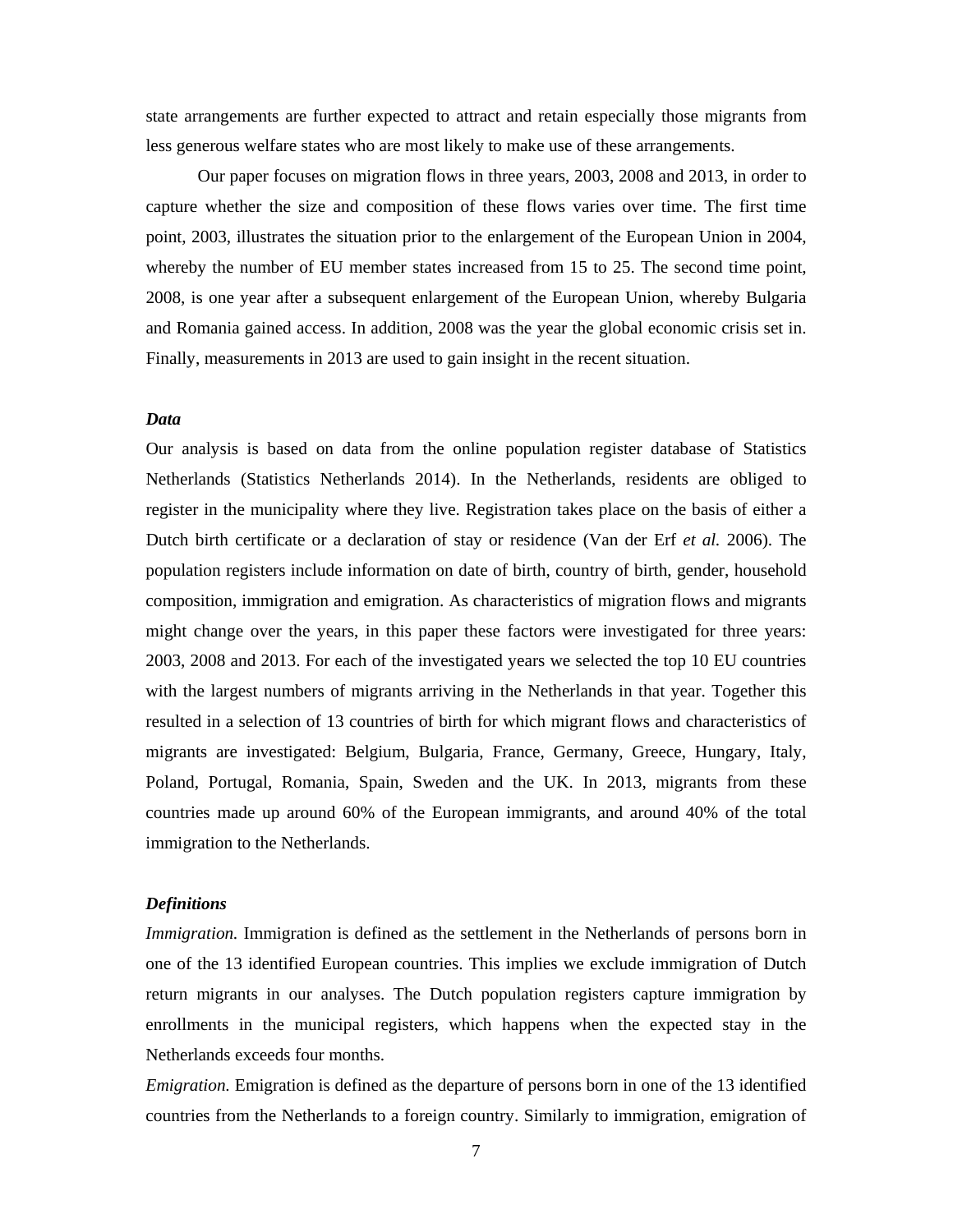the Dutch is not considered. The Dutch population registers take account of emigration by removal from the municipal registers, which happens when the expected stay abroad exceeds eight months.

Immigrants and emigrants are defined by their country of birth, thus only considering first generation migrants. In the analyses, we include crude absolute numbers as well as a measure in which immigration and emigration rates were divided by the population size of the countries of origin to adjust for variation due to differences in size.

*Age.* We computed the average age of individuals at the time of migration for immigrants and emigrants born in the selected countries. Furthermore, the share of migrants in five different age categories at the time of migration is included as an indicator of the age distribution of migrants. We distinguish between different age profiles in order to cover different stages in the life course: 'children under 15 years old', who likely migrate with their family; 'young adolescents aged 15-25' in the phase of study or early career; 'migrants in the ages 25-40' who are most likely to have or start a young family; 'migrants in the ages 40-60', for whom work and family life are expected to have stabilized; 'migrants above 60 years' who are close to or above the legal retirement age.

*Gender.* The proportion of males among immigrants and emigrants is included as an indicator of the gender distribution for the selected countries.

*Household type.* In the register data, individuals are perceived as migrating with family members when simultaneously moving with members belonging to the same family from the same address. Persons who moved together with their husband, wife or registered partner, as well as children moving with their parent(s), are included in this category. Cohabiting but unregistered couples without a common child cannot be distinguished in the data; they are treated as if they migrated without family members.

# *Analytical Strategy*

The analytical strategy covers different steps. First, the size of migration flows and life course related characteristics of migrants born in the 13 selected EU member states are described to examine to which extent migration flows to and from the Netherlands differ from one another, as well as between points in time. Subsequently, we study which characteristics of migration flows are interrelated, and whether clusters of countries can be identified for which migration flows display more or less the same composition. This is done in two steps. First, we conduct a principal component analysis on 14 variables capturing the size of the migration flows, the proportion of migrants in several age categories and the proportion of males among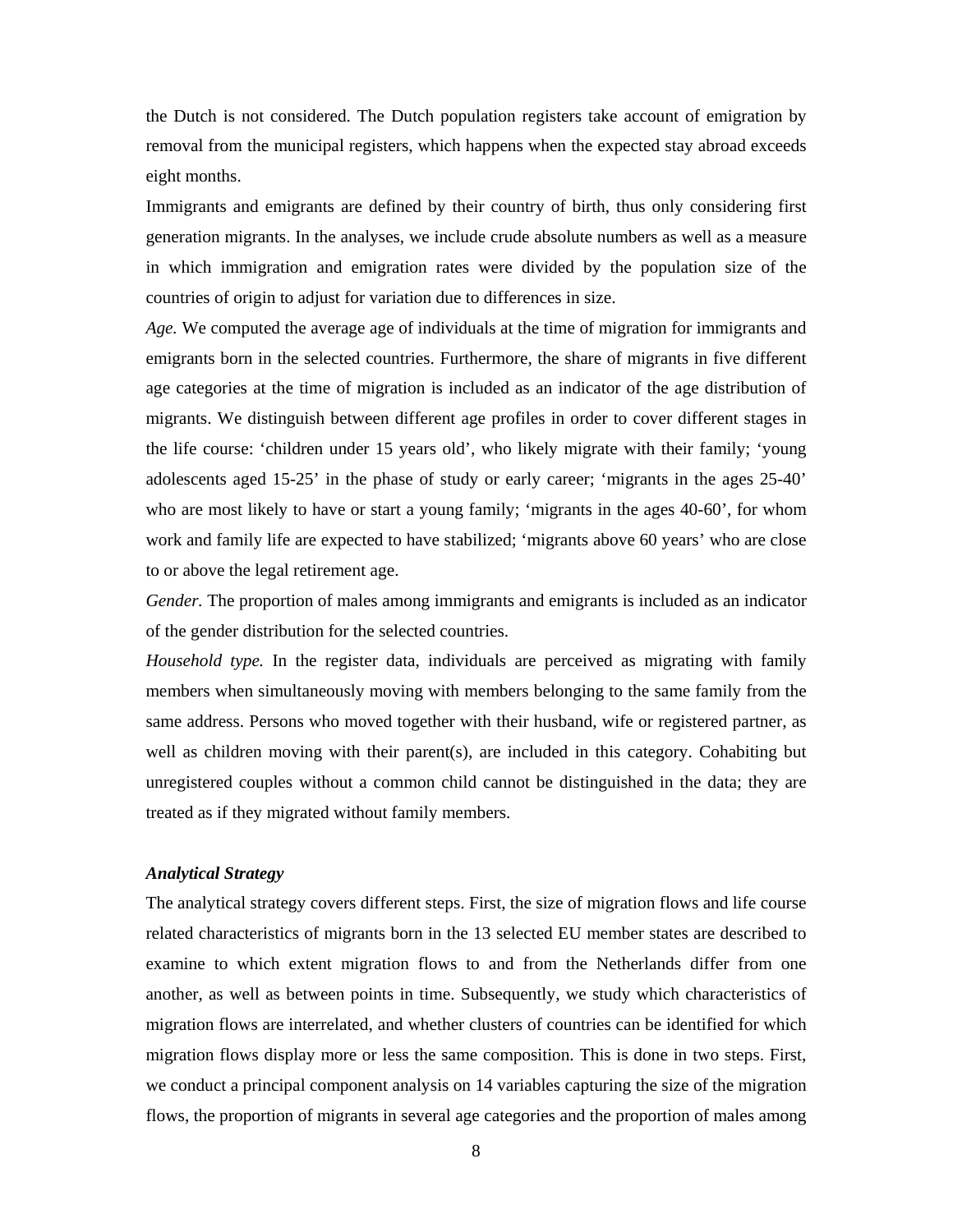immigrants and emigrants. Principal component analysis examines whether the various characteristics of migration flows can be represented by a smaller number of underlying dimensions, called 'factors'. For each characteristic a score, or 'factor loading', is calculated on each identified factor. A high factor loading indicates that the characteristic is strongly related to the factor, whereas a low factor loading indicates a weak correlation. The pattern of factor loadings shows the way in which various migration flow characteristics are interrelated. For 2003 and 2008, four factors can be discerned in the data, and for 2013 three factors.<sup>1</sup> In a second step we conduct a cluster analysis of factor scores, indicating how well a country is represented by the distinguished and retained factors, in order to determine which clusters of countries are comparable in terms of characteristics of the migration flows to and from the Netherlands. All variables are standardized in the models.

# **Results**

# *Migration Flows to and from the Netherlands*

In Figure 1a, the development of immigration to the Netherlands between 2003 and 2013 is presented for the 13 selected countries of birth. As can be observed, for all countries of birth the number of immigrants to the Netherlands increased over this period. The countries experiencing the largest increases over time were Poland, Bulgaria and Germany. In 2003, most immigrants to the Netherlands were born in Germany, followed by immigrants born in the UK and Poland. This order changed after the enlargement of the EU in 2004, with Polish immigrants becoming the largest group. After a subsequent enlargement of the EU in 2007, the number of immigrants born in Bulgaria passed that of the UK. As a result, from 2007 onwards, the three largest groups of European immigrants to the Netherlands were born in Poland, Germany and Bulgaria. The numbers of immigrants from the remaining countries were somewhat lower, and quite close to each other (see Figure 1b).

 Four main migration patterns can be discerned. First, migration from new member states of the European Union (i.e., Poland, Hungary, Romania and Bulgaria) overall increased. The increase in the number of immigrants born in Poland is most noticeable. Second, migration from most of the EU-15 member states increased until 2006-2007, and remained stable or decreased in the period thereafter. The largest share of EU15-migrants consisted of migrants born in Germany. Third, migration from Southern European countries increased in recent years. Interestingly, the Portuguese immigration patterns followed a different dynamic compared to other Southern European countries, as the main growth in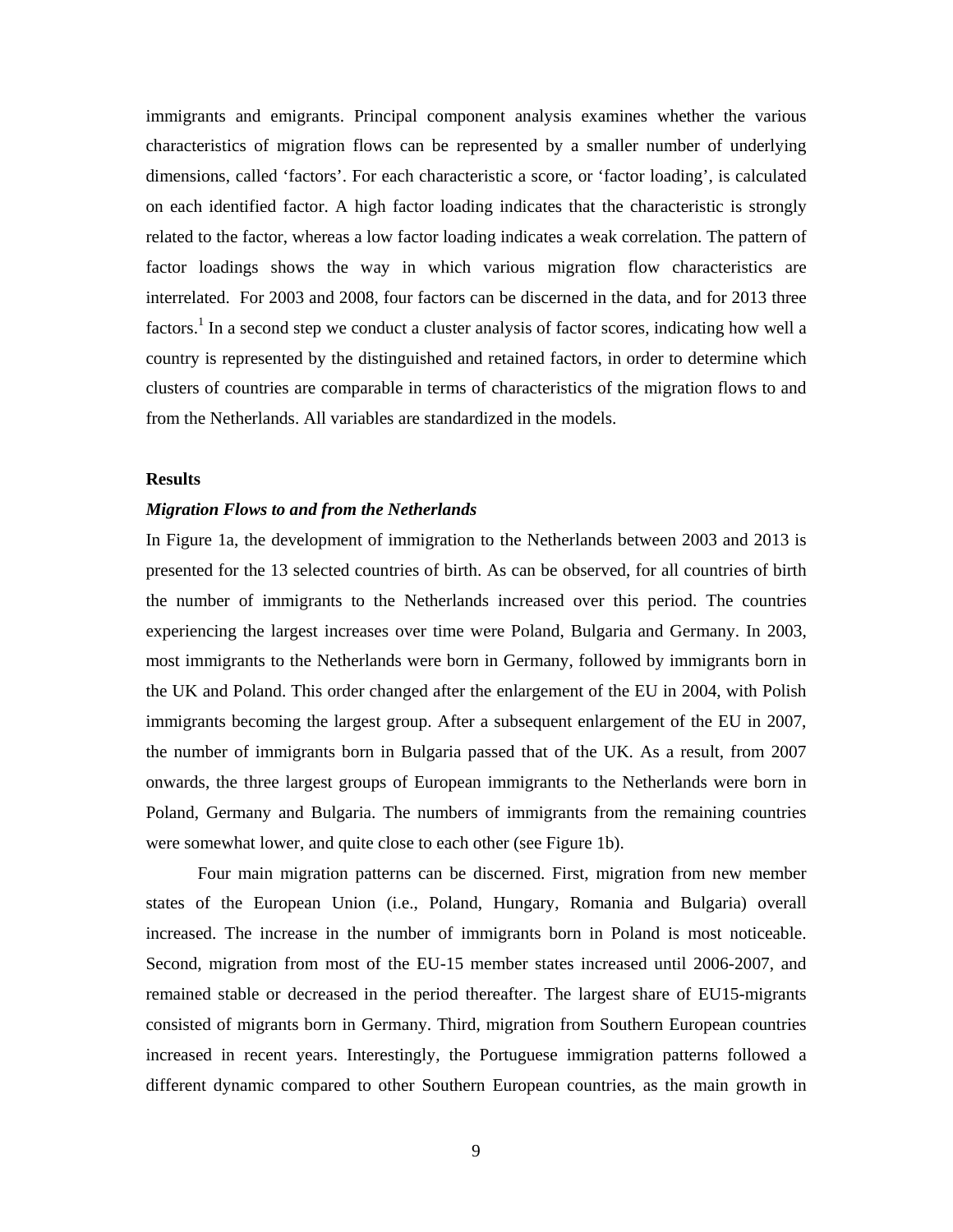immigration from Portugal was observed prior to the economic crisis. Finally, for the UK and Sweden, a stable trend can be observed for the ten years under study.

 In Figure 2a, emigration from the Netherlands between 2003 and 2013 is displayed for the 13 selected countries of birth. For all countries except the UK, the number of emigrants increased between 2003 and 2013, and most so for Poland, Bulgaria and Germany. Prior to 2007, emigrants born in Germany were the largest group, followed by the UK and, at a much lower level, France. In 2005, Poland entered the top three and outnumbered British emigrants by 2007, as well as those born in Germany by 2008. Since 2012, the group of Bulgarian emigrants have outpaced the British emigrants too. In more recent years, emigrants born in Poland, Germany and Bulgaria thus made up the three largest groups. For a better view on the countries with lower emigration numbers, Figure 2b zooms in on these countries.

 Comparing the absolute numbers of immigrants and emigrants for different countries of origin has its pitfalls, as the number of possible migrants depends on the size of the population of the country of origin. Germany and Poland, for instance, might have such large migrant flows simply because they have larger populations. To adjust for this, we included the number of immigrants and emigrants for each country of origin in our analyses as divided by the total size of the population of the respective origin country. Computed this way, Belgium, Portugal and the UK had relatively the largest inflows and outflows of migrants to the Netherlands in 2003. In 2008 and 2013, Bulgaria and Poland had the largest inflows and outflows in relative numbers (numbers not reported, details are available on simple request to the first author).

### *Life Course Characteristics of Migrants*

In the previous section, the size of the main European migration flows to and from the Netherlands were described for the years between 2003 and 2013. In this section, we present the average age, gender distribution and family situation of these migrants, as an indicator of the average life course stage of each European migrant group.

 The first three columns of Table 1 present the average ages of immigrants from the 13 selected countries of birth for 2003, 2008 and 2013. In 2003, the average age was the lowest for France; immigrants from this country were on average younger than 24 when migrating. In 2008 and 2013, the average age was the lowest for immigrants from Spain. Immigrants migrating from the UK were the oldest group in 2003 and 2008, with an average age around 30. Immigrants from Poland and Hungary were with ages above 28 the oldest in 2013.

10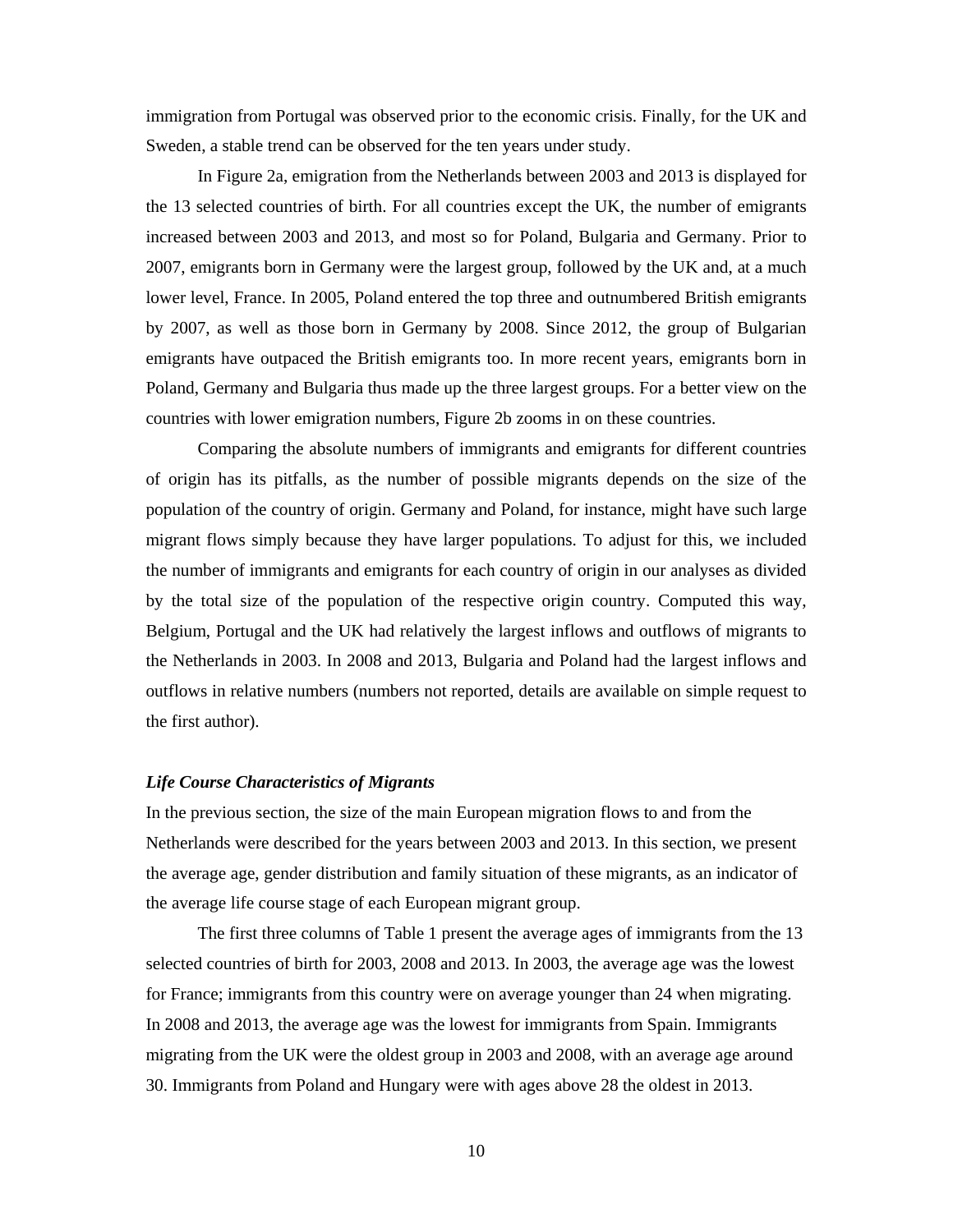

Figure 1. Immigration to the Netherlands for the 13 selected countries, 2003-2013<sup>\*</sup> **a.** General overview





\* Based on the migrant inflow in the respective years

*Source:* Authors' calculations based on Statistics Netherlands StatLine Database (2014).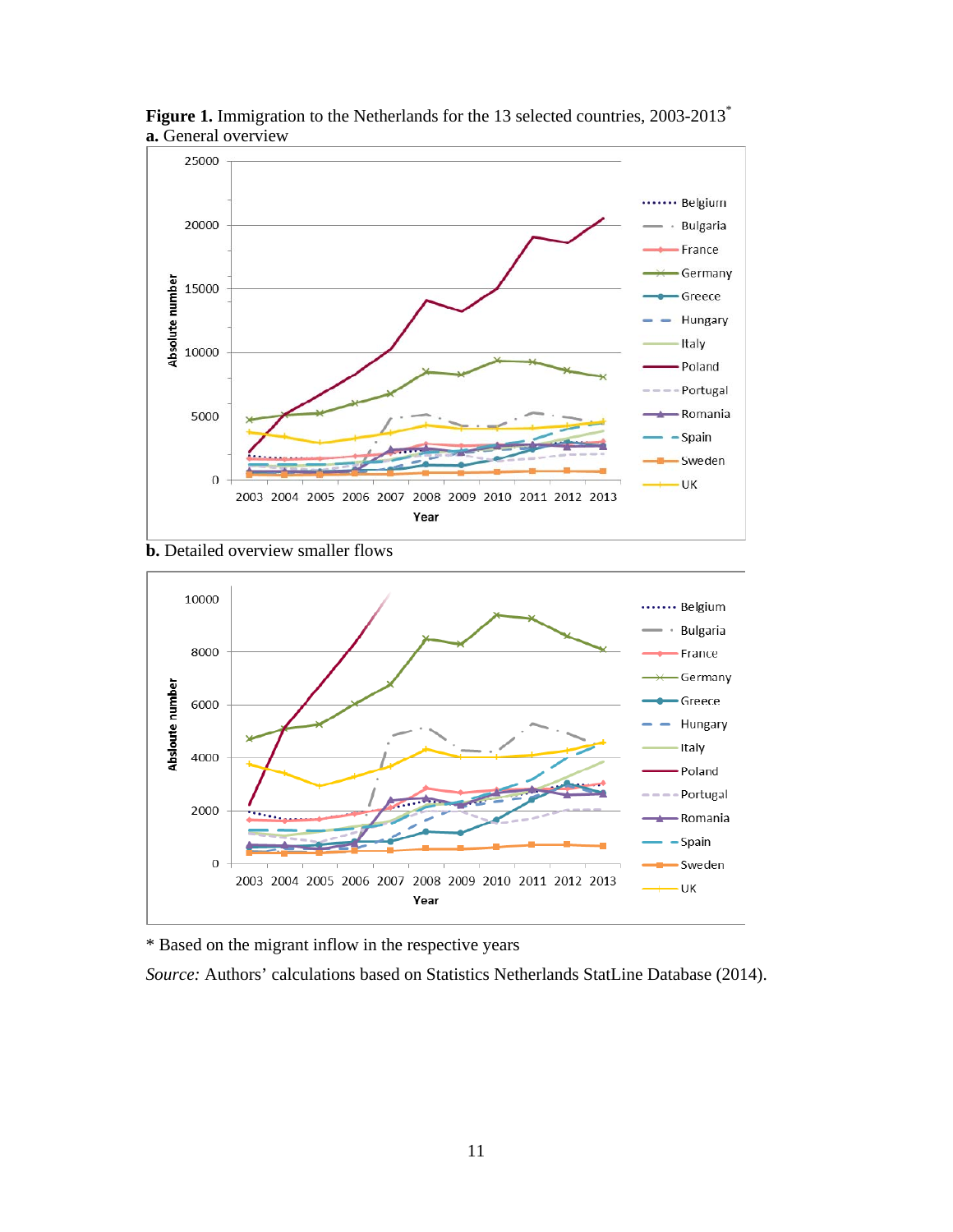

Figure 2. Emigration from the Netherlands for the 13 selected countries, 2003-2013<sup>\*</sup> **a.** General overview

**b.** Detailed overview smaller flows



\* Based on the migrant outflow in the respective years

*Source:* Authors' calculations based on Statistics Netherlands StatLine Database (2014).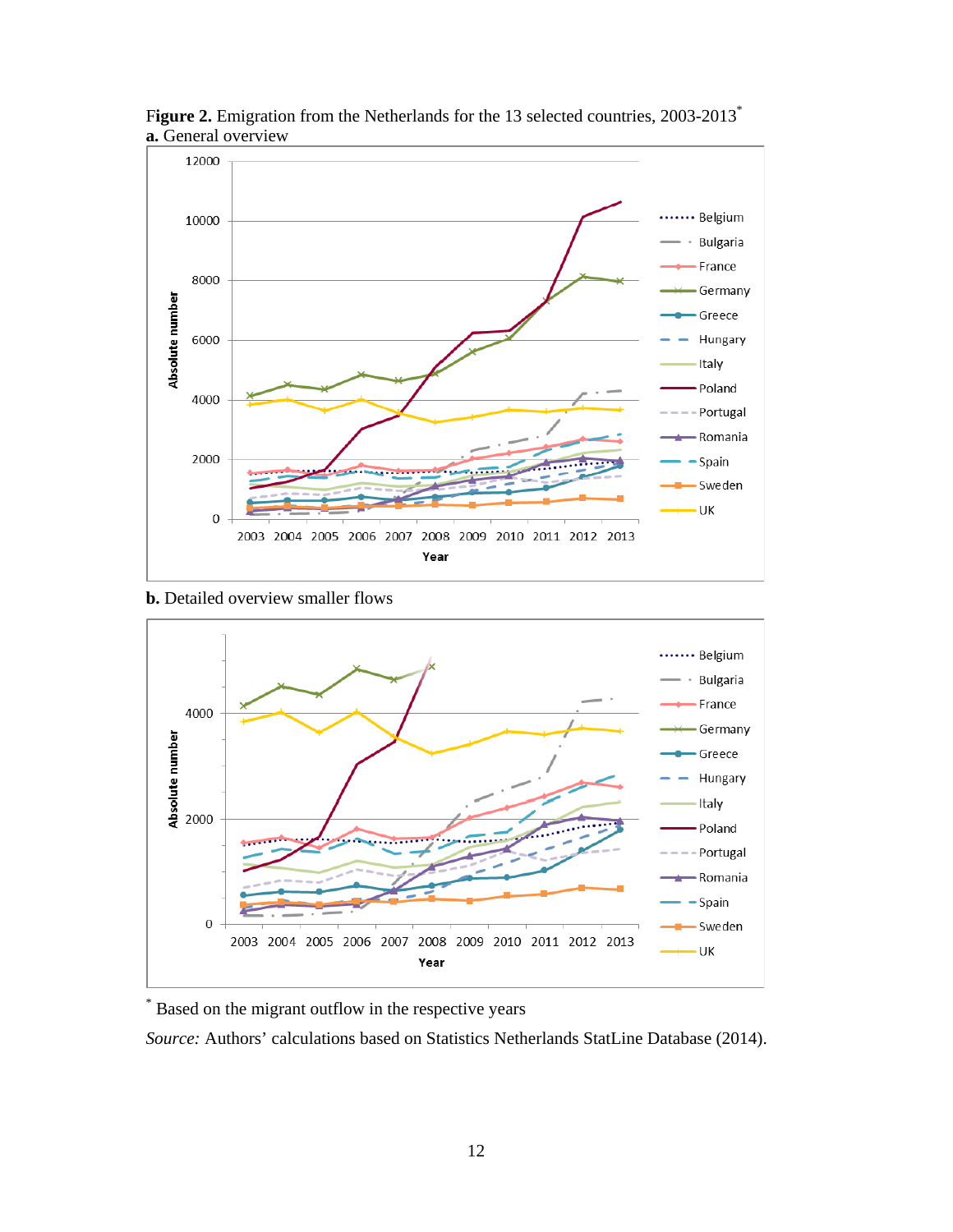In the last three columns of Table 1, the average ages of emigrants from the selected countries are displayed. In all years under study, migrants born in France emigrated at the youngest ages, with ages close to 28 in 2003 and 2013, and just below 29 in 2008. With an average age close to 35, emigrants born in Spain formed the oldest group in 2003. However, the average age of Spanish emigrants decreased over the years under study, approximating 28 years in 2013. In 2008 and 2013, emigrants born in the UK had the highest average age.

 In Table 2, the proportion of males among immigrants and emigrants born in the 13 selected countries is displayed for 2003, 2008 and 2013. We find clear differences in the gender distributions for the different origin countries. With proportions around 35% for Romania, Bulgaria and Poland, these countries had the smallest shares of male immigrants in 2003. In this year, the largest share of males was observed for Greece: above 65% of immigrants were men. In 2008, Romania and Germany had the smallest shares of male immigrants, and in 2013 Romania, Germany and Sweden, with shares around 45%. In 2008 and 2013, the largest shares of male immigrants originated from Italy and the UK. The increases in the proportions of males among immigrants born in Poland, Romania and Bulgaria between 2003 and 2008 are particularly remarkable: the proportion of males increased from around 35% to around 55% for Poland and Bulgaria, and from just over 30% to 45% for Romania over these years.

Among emigrants, the shares of males appeared to be generally somewhat higher than among immigrants. In 2003, the largest shares of males were observed for emigrants born in Greece and Portugal: above 65% of these emigrants were men. The smallest shares of male emigrants were observed for Poland and Bulgaria, with proportions of men below 45%. In 2008, a majority of female emigrants was observed for Sweden, Spain and Germany. In contrast, over 60% of the emigrants born in Italy, Greece, Poland, the UK and Portugal were men. In 2013, the proportion of males among emigrants was above 60% for Italy only. For most countries the majority of emigrants were men, yet not for France, Spain, Romania, Sweden and Germany. The share of males was lowest among emigrants born in Germany: less than 45%.

 Table 3 shows for each of the 13 selected countries the share of immigrants and emigrants that migrated without family members in 2003 and 2008. Unfortunately, these data were not available for 2013. In 2003 and 2008, only a small share of immigrants entered the Netherlands simultaneously with other family members. In addition, the share of immigrants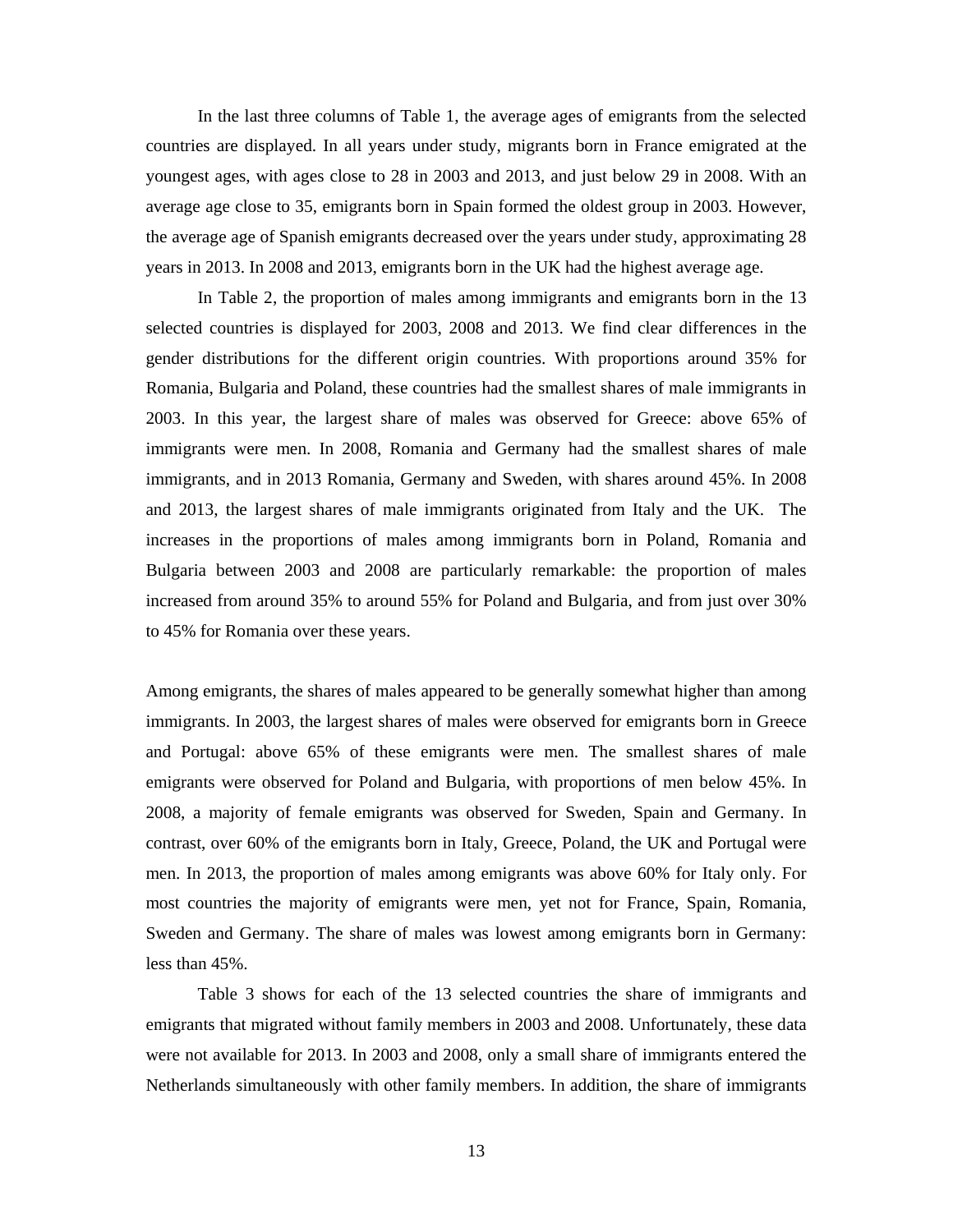| Age at immigration |      |        |      |        | Age at emigration |        |      |        |      |        |      |         |
|--------------------|------|--------|------|--------|-------------------|--------|------|--------|------|--------|------|---------|
|                    | 2003 |        | 2008 |        | 2013              |        | 2003 |        | 2008 |        | 2013 |         |
|                    | Mean |        | Mean |        | Mean              |        | Mean |        | Mean |        | Mean |         |
| Belgium            | 24,5 | (15,5) | 25,4 | (15,6) | 25,0              | (16.3) | 30,6 | (15,4) | 30,9 | (16,2) | 28,6 | (16,1)  |
| <b>Bulgaria</b>    | 25,8 | (9,0)  | 29,3 | (11,1) | 26,0              | (13,5) | 29,1 | (9,8)  | 31,0 | (10.6) | 28,2 | (13,5)  |
| France             | 23,7 | (12,3) | 25,1 | (10,9) | 24,9              | (11.4) | 28,1 | (13,4) | 28,7 | (13,1) | 28,0 | (10,9)  |
| Germany            | 28,6 | (15,1) | 26,8 | (12,7) | 25,8              | (12,0) | 34,0 | (15,9) | 32,9 | (14,9) | 29,1 | (11,7)  |
| Greece             | 28,4 | (12,7) | 28,9 | (11,3) | 27,1              | (10.8) | 33,1 | (13,6) | 33,5 | (13,7) | 30,6 | (11,5)  |
| Hungary            | 25,6 | (10,4) | 28,5 | (10,6) | 28,4              | (11,2) | 31,5 | (12,9) | 32,4 | (12,6) | 30,5 | (10, 8) |
| Italy              | 28,0 | (12,6) | 28,4 | (10,9) | 27,3              | (10,5) | 32,4 | (13,4) | 32,3 | (13,1) | 29,9 | (10, 8) |
| Poland             | 27,3 | (11,3) | 28.3 | (11,5) | 28,4              | (11,1) | 30,4 | (12,3) | 31,6 | (10.8) | 30,9 | (10,9)  |
| Portugal           | 25,5 | (12,8) | 28,6 | (12.8) | 28,0              | (12,8) | 31,6 | (13,3) | 32,7 | (15,1) | 32,1 | (14,1)  |
| Romania            | 27,0 | (10,3) | 27,5 | (9,8)  | 27,8              | (10,1) | 30,9 | (10,1) | 30,4 | (10,4) | 29,5 | (9,5)   |
| Spain              | 24,8 | (11,9) | 24,5 | (11,3) | 24,5              | (11,6) | 34,7 | (16,6) | 32,7 | (15,9) | 28,2 | (12,5)  |
| Sweden             | 24,7 | (12,4) | 26,6 | (10,9) | 25,9              | (11.6) | 31,6 | (13,0) | 32,1 | (13,7) | 29,6 | (11,8)  |
| UK                 | 29,9 | (15,3) | 30,1 | (15,6) | 28,0              | (15,0) | 33,8 | (14,6) | 35,0 | (15,4) | 33,6 | (15,3)  |

**Table 1.** Average age at migration of immigrants and emigrants for 2003, 2008 and 2013 by

*Source:* Authors' calculations based on Statistics Netherlands StatLine Database (2014).

**Table 2.** Percentage of males among immigrants and emigrants for 2003, 2008 and 2013 by

|          |      | Male immigrants |      |      | Male emigrants |      |  |  |  |
|----------|------|-----------------|------|------|----------------|------|--|--|--|
|          | 2003 | 2008            | 2013 | 2003 | 2008           | 2013 |  |  |  |
| Belgium  | 47   | 52              | 51   | 51   | 52             | 53   |  |  |  |
| Bulgaria | 34   | 55              | 51   | 42   | 54             | 53   |  |  |  |
| France   | 52   | 53              | 51   | 54   | 52             | 50   |  |  |  |
| Germany  | 48   | 45              | 44   | 52   | 49             | 44   |  |  |  |
| Greece   | 66   | 59              | 56   | 69   | 63             | 59   |  |  |  |
| Hungary  | 51   | 54              | 51   | 51   | 54             | 51   |  |  |  |
| Italy    | 59   | 63              | 60   | 59   | 65             | 61   |  |  |  |
| Poland   | 37   | 56              | 52   | 44   | 63             | 56   |  |  |  |
| Portugal | 58   | 60              | 54   | 67   | 61             | 58   |  |  |  |
| Romania  | 32   | 45              | 45   | 47   | 51             | 47   |  |  |  |
| Spain    | 47   | 49              | 49   | 5    | 48             | 49   |  |  |  |
| Sweden   | 45   | 48              | 44   | 49   | 47             | 47   |  |  |  |
| UK       | 60   | 61              | 58   | 60   | 61             | 59   |  |  |  |

country of birth

country of birth

*Source:* Authors' calculations based on Statistics Netherlands StatLine Database (2014).

moving together with family members seems to decrease rather than to increase over time. The share of single immigrants was smallest for Belgium: around 75% of the Belgian immigrants migrated without family members. Immigrants with the highest shares of singles were born in Bulgaria and Greece: around 95%. Among emigrants, the share moving together with family members was somewhat larger than among immigrants. The shares of single emigrants were smallest for Belgium, the UK and France, fluctuating between 60% and 70%.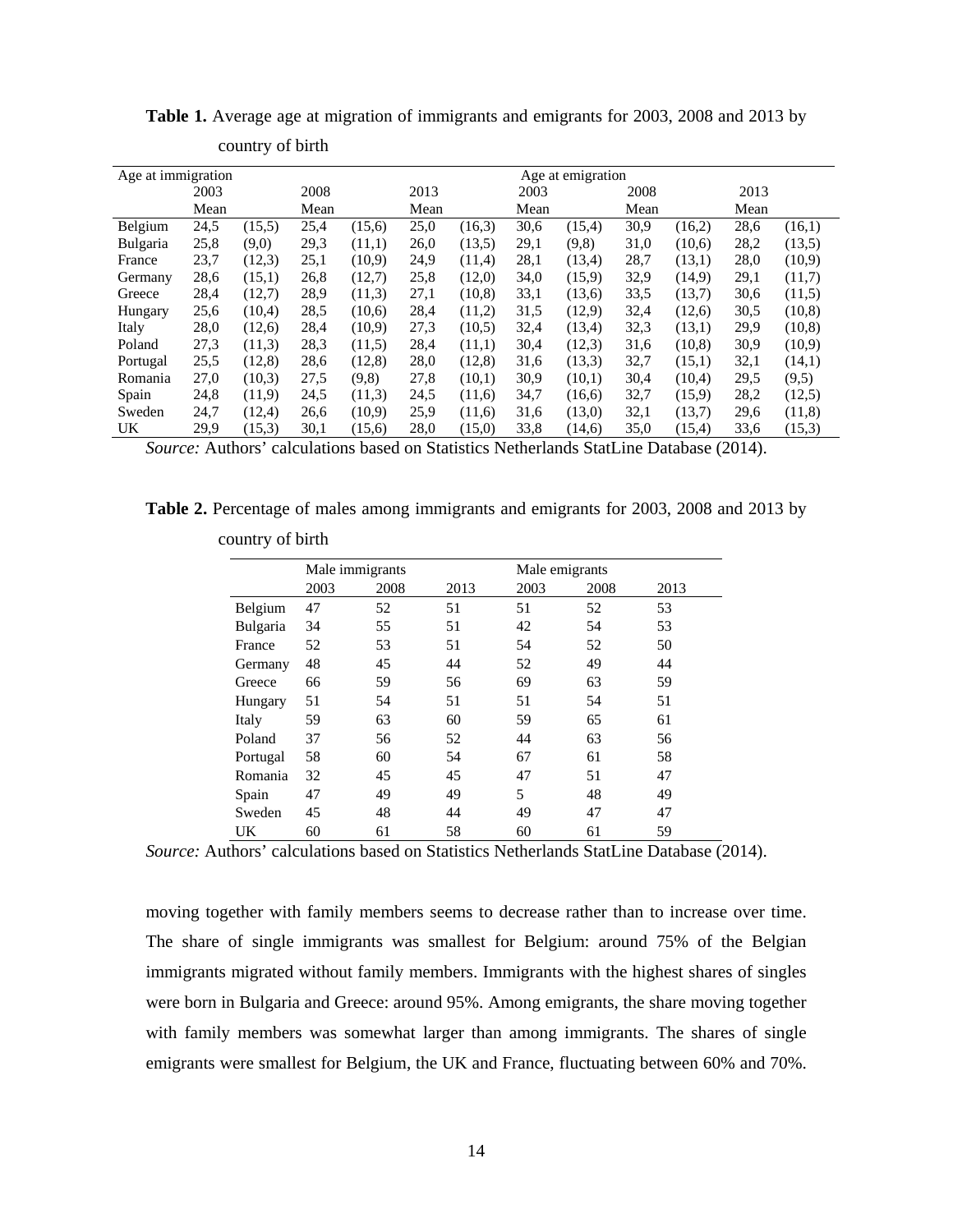|          | Single immigrants |      | Single emigrants |      |  |
|----------|-------------------|------|------------------|------|--|
|          | 2003              | 2008 | 2003             | 2008 |  |
| Belgium  | 76                | 79   | 60               | 65   |  |
| Bulgaria | 93                | 97   | 84               | 94   |  |
| France   | 85                | 86   | 60               | 71   |  |
| Germany  | 84                | 90   | 68               | 77   |  |
| Greece   | 93                | 96   | 81               | 88   |  |
| Hungary  | 89                | 95   | 80               | 86   |  |
| Italy    | 88                | 93   | 74               | 85   |  |
| Poland   | 88                | 87   | 81               | 82   |  |
| Portugal | 87                | 89   | 74               | 78   |  |
| Romania  | 88                | 93   | 76               | 86   |  |
| Spain    | 92                | 90   | 73               | 78   |  |
| Sweden   | 90                | 92   | 73               | 75   |  |
| UK       | 88                | 87   | 66               | 67   |  |

**Table 3.** Percentage of immigrants and emigrants migrating without family members for 2003, 2008 and 2013 by country of birth

The share of singles was largest for Bulgaria, and increased from less than 85% in 2003 to almost 95% in 2008. In fact, for most countries the share of single emigrants increased over time.

### *Correlation between Characteristics of Migrant Flows and Migrants*

In the previous section, we compared the characteristics of migrant flows and life course related characteristics of migrants between origin countries and over time. We expected migration flows from the various countries of origin to differ from one another in size and life course related characteristics in a more or less systematic manner. In order to examine whether this is in fact the case, we conduct a principal component analysis on the 14 distinguished variables. The results of this analysis are presented in Table 4.

 The factor loadings of the 14 variables distinguished on each of the factors are presented in the columns. For each year, the first two factors are clearly the most important ones: around 65 percent of the variance in characteristics of migrant groups is related to these factors. Factor 3 and 4 explain much less variance. In addition, the factor scores on these factors never exceed the threshold of  $\pm 0.6$  on the first time point.<sup>2</sup> For these reasons, we will continue with the first two factors for the remainder of this article. Countries that score high on the first factor are characterized by a large share of children and individuals in the older

*Source:* Authors' calculations based on Statistics Netherlands StatLine Database (2014).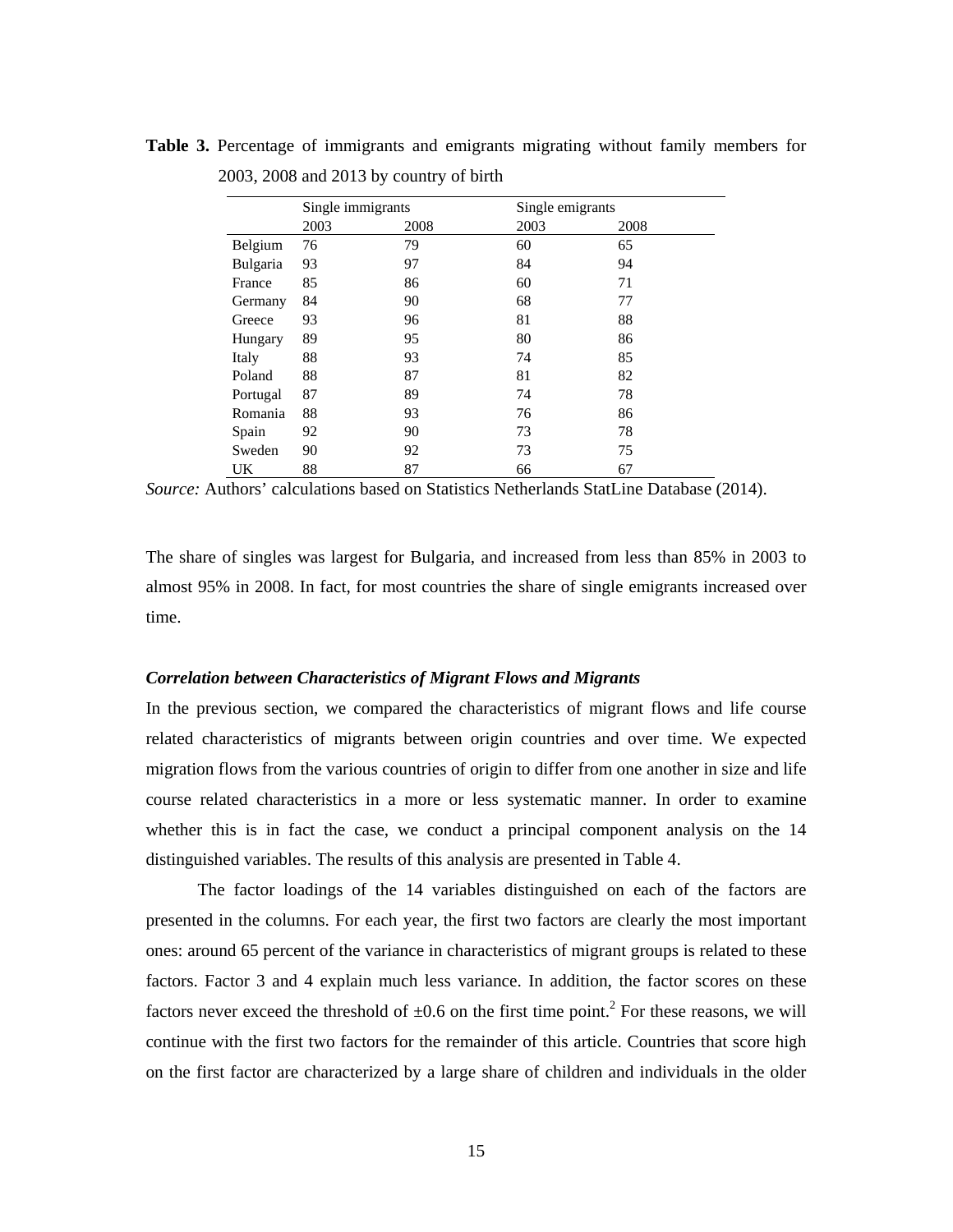|                                | 2003     |          |          |          | 2008     |          |          |          | 2013     |          |          |
|--------------------------------|----------|----------|----------|----------|----------|----------|----------|----------|----------|----------|----------|
| Characteristic                 | Factor 1 | Factor 2 | Factor 3 | Factor 4 | Factor 1 | Factor 2 | Factor 3 | Factor 4 | Factor 1 | Factor 2 | Factor 3 |
| Size inflow                    | 0.56     | $-0.58$  | 0.12     | 0.20     |          | 0.37     | 0.88     | 0.20     | 0.45     | 0.57     | $-0.62$  |
| Size outflow                   | 0.78     | $-0.40$  | 0.18     | 0.17     | 0.19     | 0.24     | 0.89     | 0.23     | 0.49     | 0.43     | $-0.72$  |
| Immigrants:                    |          |          |          |          |          |          |          |          |          |          |          |
| Age $0-15$                     | 0.78     | $-0.35$  | 0.29     | 0.21     | 0.72     | $-0.46$  |          | 0.43     | 0.76     | $-0.36$  | $-0.31$  |
| Age 15-25                      | $-0.75$  | $-0.52$  | 0.26     | $-0.19$  | $-0.60$  | $-0.72$  |          | $-0.23$  | $-0.51$  | $-0.71$  |          |
| Age 25-40                      | $-0.58$  | 0.72     |          | 0.17     | $-0.50$  | 0.78     | $-0.28$  | 0.10     | $-0.41$  | 0.86     | 0.15     |
| Age 40-60                      | 0.72     | 0.26     | $-0.53$  |          | 0.76     | 0.44     | 0.30     | $-.18$   | 0.88     | 0.13     | 0.12     |
| Age $60+$                      | 0.80     | 0.22     | $-0.15$  | $-0.28$  | 0.80     | $-0.29$  | $-0.15$  | $-0.27$  | 0.60     | $-0.62$  | 0.23     |
| Males                          | 0.56     | 0.55     | 0.42     |          | 0.45     | 0.75     | $-0.24$  | 0.26     | 0.48     | 0.39     | 0.60     |
| Emigrants:                     |          |          |          |          |          |          |          |          |          |          |          |
| Age 0-15                       | 0.67     | $-0.44$  |          | 0.19     | 0.69     | $-0.48$  |          | 0.30     | 0.78     | $-0.20$  | $-0.48$  |
| Age 15-25                      | $-0.68$  | $-0.46$  | $-0.12$  | $-0.26$  | $-0.65$  | $-0.42$  | 0.47     |          | $-0.48$  | $-0.77$  | $-0.14$  |
| Age 25-40                      | $-0.73$  | 0.32     | 0.11     | 0.53     | $-0.75$  | 0.63     |          |          | $-0.69$  | 0.70     |          |
| Age 40-60                      | 0.84     | 0.17     | $-0.49$  |          | 0.85     | 0.16     | 0.11     | $-0.46$  | 0.87     |          | 0.25     |
| Age $60+$                      | 0.19     | 0.28     | 0.55     | $-0.68$  | 0.14     | $-0.35$  | $-0.61$  | 0.45     | 0.42     | $-0.47$  | 0.62     |
| Males                          | 0.50     | 0.58     | 0.46     | 0.15     | 0.32     | 0.83     | $-0.23$  |          | 0.48     | 0.52     | 0.58     |
| % of variance explained        | 45       | 20       | 10       | 8        | 35       | 39       | 18       | 7        | 38       | 29       | 18       |
| Accumulated variance explained | 45       | 65       | 75       | 83       | 35       | 64       | 82       | 89       | 38       | 66       | 84       |

**Table 4.** Results of a principal component analysis of 14 characteristics of the migration flows under study for 2003, 2008 and 2013.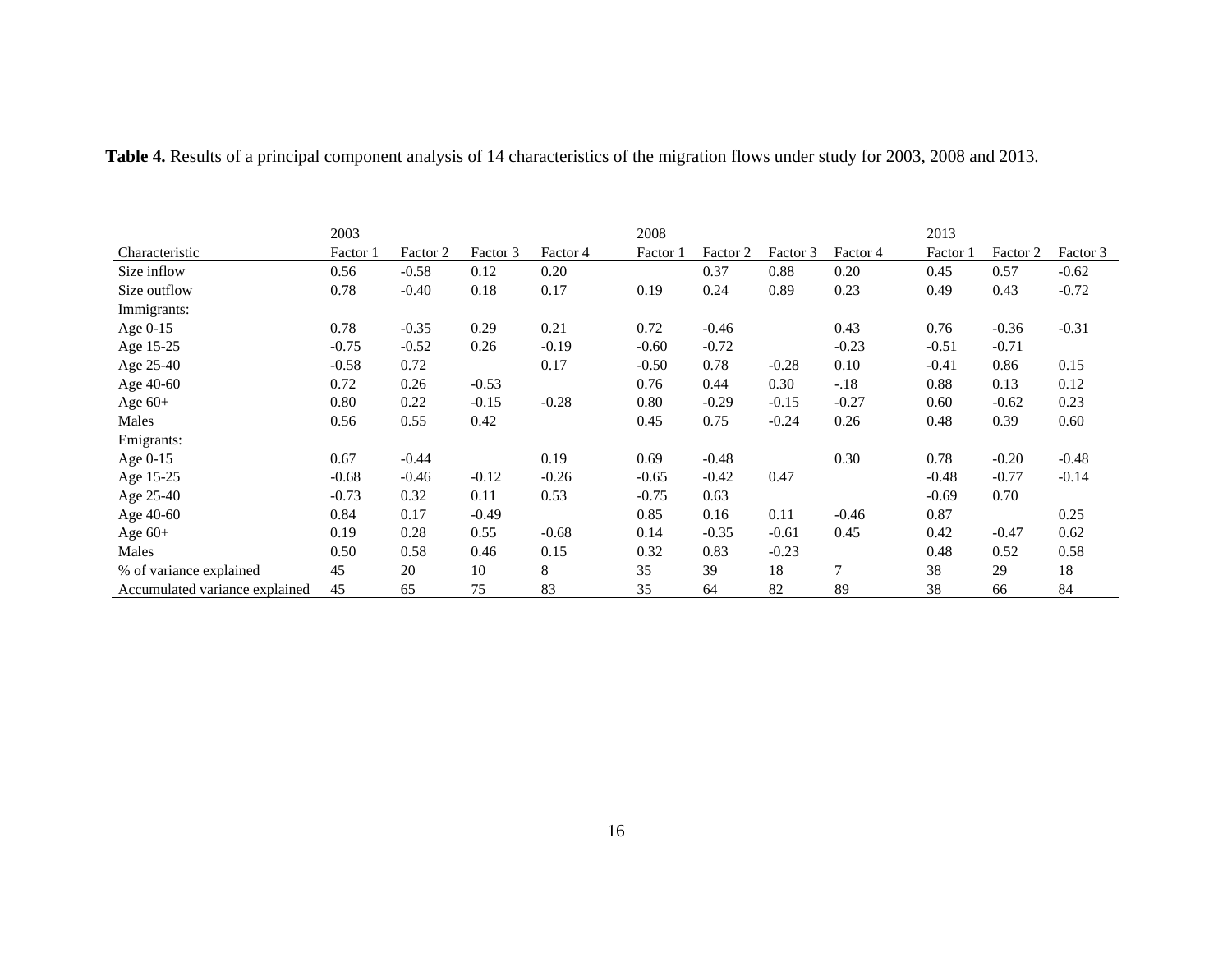working ages, and a small share of young adolescents among immigrants and emigrants moving to and from the Netherlands. Furthermore, these countries are characterized by a large share of retirees among immigrants, and a small share of emigrants in the early working ages. In 2003, countries that scored high on the first factor were also associated with larger outflows, and countries that scored high on the second factor were characterized by a large share of immigrants in the early working ages. In 2008 and 2013, countries that scored high on this factor were further characterized by small shares of young adolescents among immigrants, and large shares of emigrants in the early working ages. In 2008, the proportion of males among immigrants and emigrants was relatively high for these countries. Earlier we described migrants in the ages 25-40 years as those most likely to have or start a young family. However, as the second factor is not characterized by high proportions of children among immigrants, the findings suggest that these migrants come to the Netherlands without children. In addition, as the proportion of children among emigrants is not high either, we can conclude that these migrants re-migrated before starting a family.

#### *Similarities and Differences between Origin Countries*

The principal component analysis shows that the differentiation of migration flows to and from the Netherlands relates mainly to two issues, namely 1) the share of migrants migrating as a family or outside the working ages, and 2) the share of migrants migrating as singles in the (early) working ages. Factor scores were calculated for each origin country to determine the position of the countries on these two factors, as shown in Figure 3 (factor 1 on the y-axis and factor 2 on the x-axis). This way, countries that score high on the first factor and low on the second are placed in the upper left corner, countries with high scores on both factors in the upper right corner, countries that score low on the first factor and high on the second factor in the lower right corner, and countries that score low on both factors in the lower left corner. Thereafter, we conducted a cluster analysis to examine which countries display similar patterns of migrant characteristics. The distinguished clusters are represented by circles in Figure  $3<sup>3</sup>$ 

 For 2003, four clusters of countries were distinguished. First, Greece and Italy are grouped together. These countries were characterized by a relatively large group of individuals in the early working ages migrating to and from the Netherlands. The main type of migration between these countries and the Netherlands in 2003 hence seems to be labour migration. Second, Spain, Sweden, Hungary and Romania had average or slightly above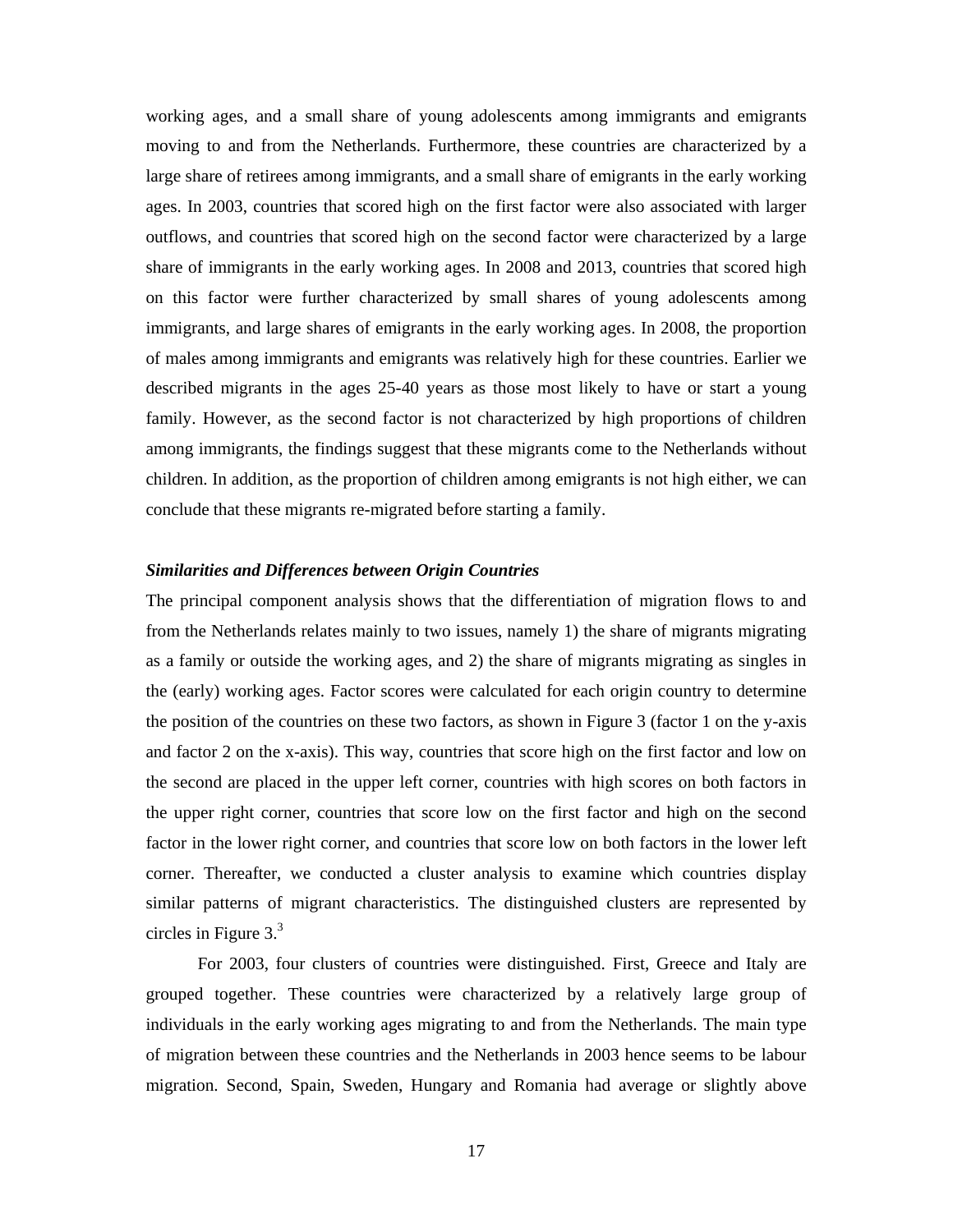Figure 3. Positioning of the countries included in this study with respect to the first two factors in Table 4 for 2003 (a), 2008(b) and 2013 (c)



b. 2008

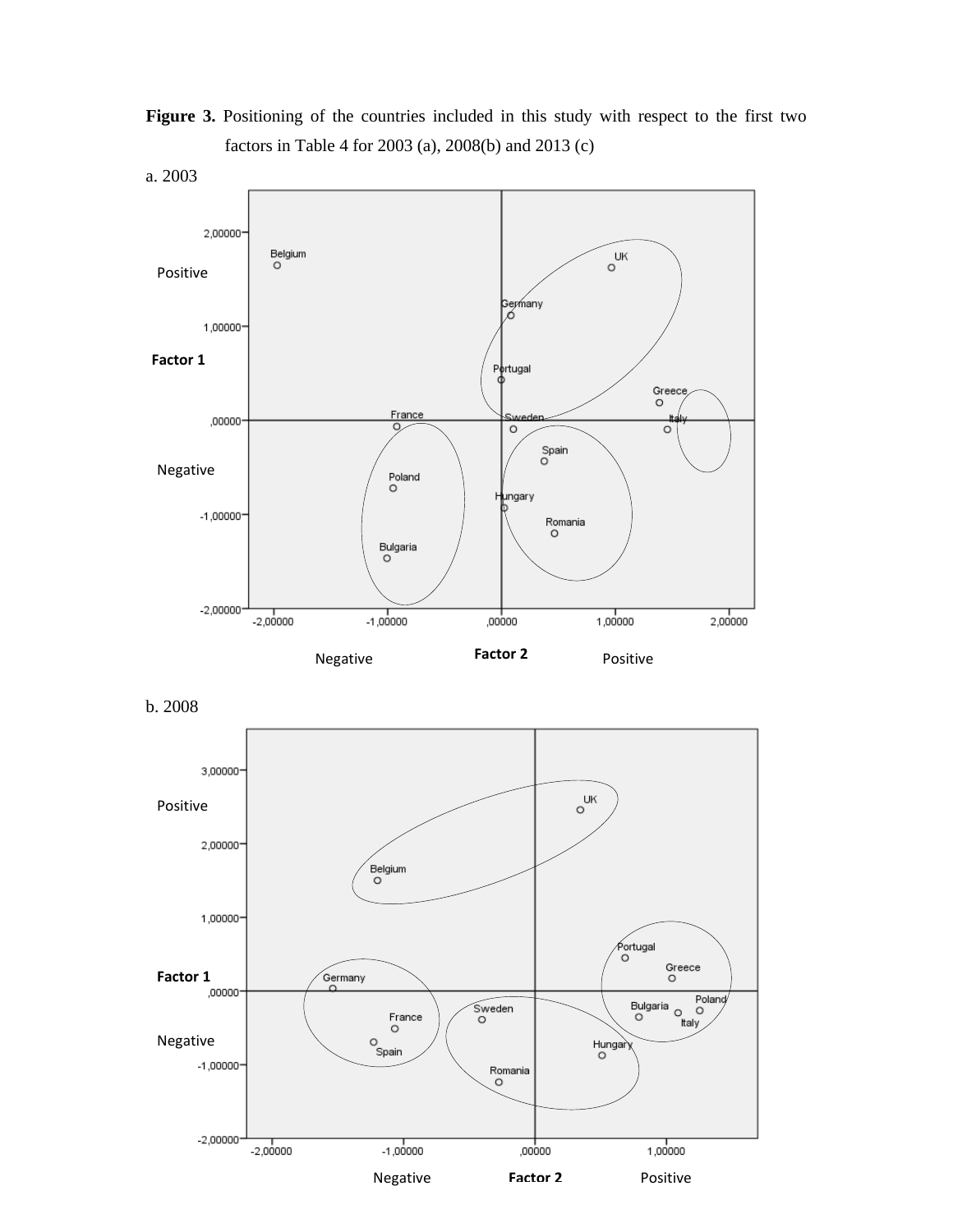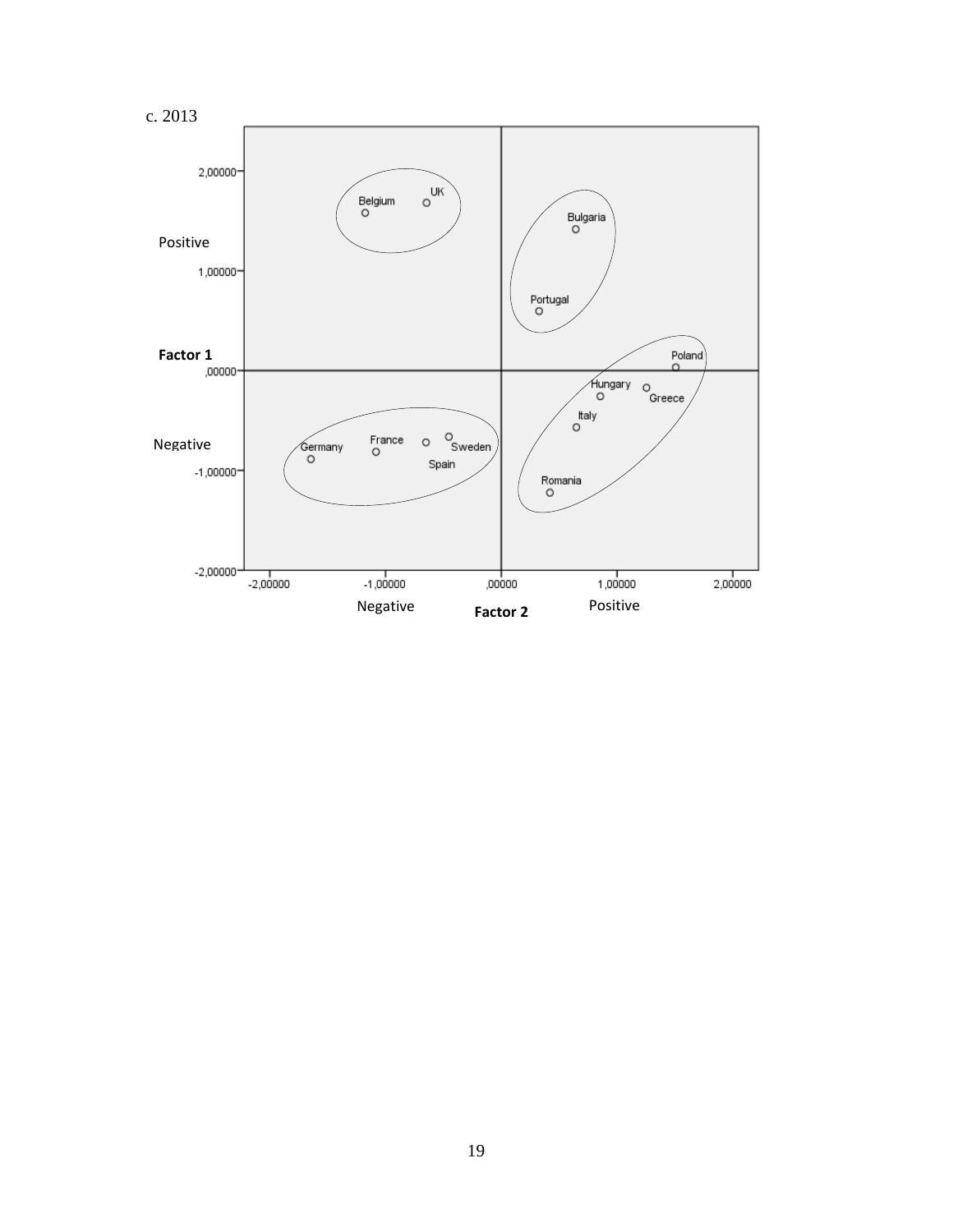average shares of migrants in the early working ages, and small shares of families and older migrants. Third, Germany, Portugal and the UK were by relatively high shares of families and older migrants. Although these countries are grouped together, Portugal and Germany were further characterized by average shares of migrants in the early working ages, whereas a larger share of this type of migrants can be observed for the UK in 2003. France, Poland and Bulgaria make up the fourth cluster. These countries were characterized by small shares of migrants in the early working ages, and average (France) or small (Poland and Bulgaria) shares of families and older migrants. Belgium did not fit any of described clusters, and was characterized by a particularly small share of young workers, and a high share of families and older migrants. The small distance between Belgium and the Netherlands probably explains the large share of families and elderly moving between these countries. As can be observed in Table 4, the first factor was associated with larger outflows of migrants for 2003. As especially the Eastern European countries scored low on this factor, this finding might relate to EU membership. Previous research already illustrated that the return rate of EU citizens is far above that of non-EU nationals (EUROSTAT 2000). As becomes apparent from the discussion above, the grouping of the countries in 2003 did not match the conventional welfare state typology.

 For 2008, again four clusters can be distinguished, but the grouping of countries is slightly different compared to 2003. One of the main changes in the clustering is the increase in the share of migrants in the early working ages for Poland, Hungary, Bulgaria and Portugal. For Poland, Hungary and Bulgaria this increase probably resulted from these countries joining the EU in 2004 and 2007. As EU nationals, it has become easier for migrants from these countries to live and work in the Netherlands. Remarkably, a similar change was not observed for the other new member state, Romania. Instead, migration flows between Romania and Italy intensified after the country joined the EU in 2007 (Gijsberts and Lubbers 2015). Despite the more generous welfare arrangements in the Netherlands, Italy is the main country of destination of Romanian migrants. The relative increase of migrants in the early working ages born in Portugal might result from the economic situation in the country: Portugal suffered from low economic growth rates well before the start of the economic crisis (Lourtie 2011). In addition, the share of Spanish migrants in the early working ages decreased, and among German migrants the share migrating with children or at older ages decreased as well. Conversely, the share of young adolescents among these groups increased.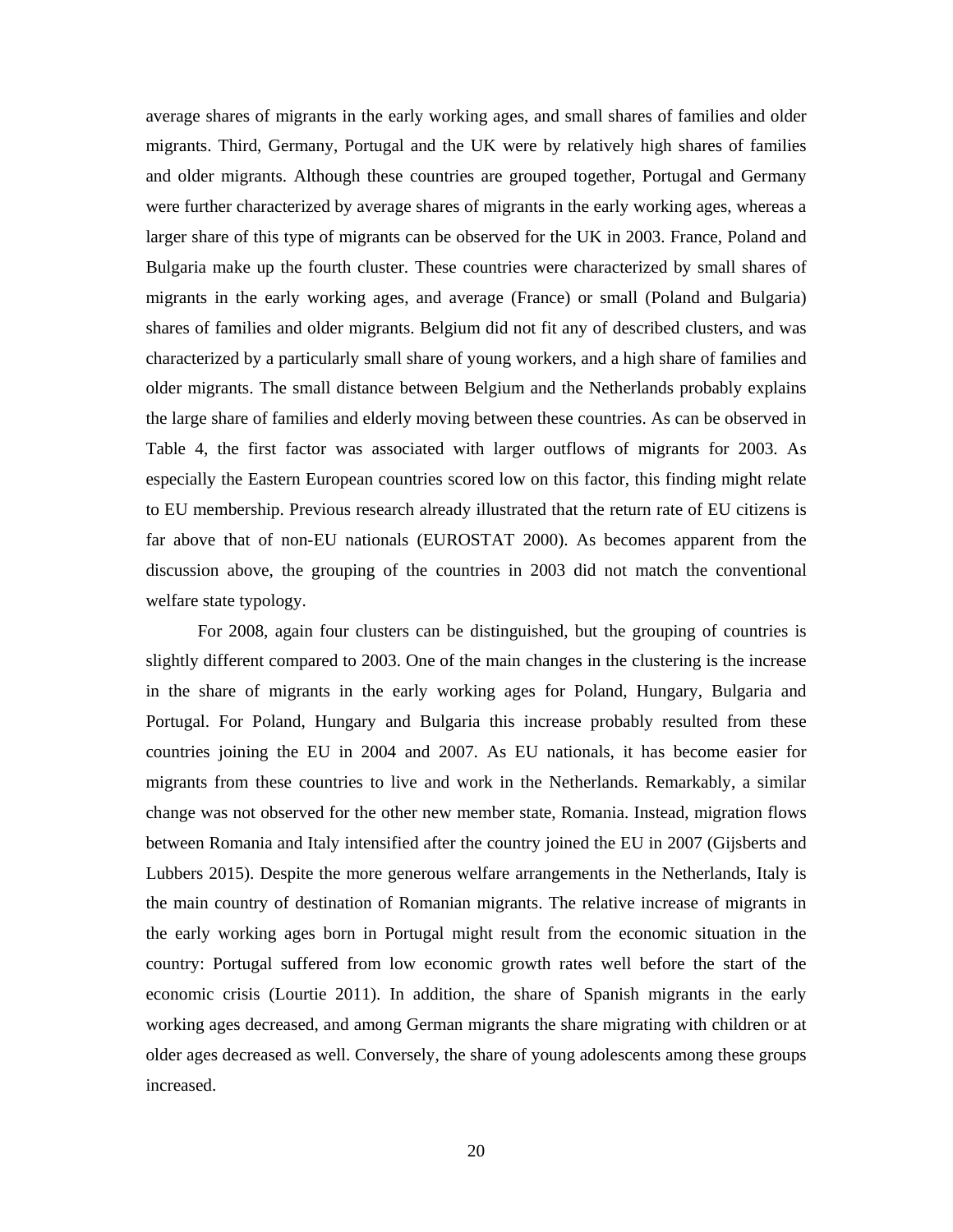Also for 2013, four clusters are distinguished again. Again, some main changes since 2008 can be observed. First, Germany, France, Sweden and Spain moved towards negative scores on both factors over the years under study, to form a joint cluster in 2013. This development seems to be the result of a growing share of young adolescents moving between these countries and the Netherlands, as this age group is negatively associated with both factors. Interestingly, these countries were characterized by relatively large shares of female migrants as well (see Table 2). Possibly, these migration flows were characterized by large shares of migrants moving to the Netherlands to study. It might also be that particularly young workers migrated from these countries to find work in the Netherlands. Second, in contrast with the previous time points, in 2013 the share of migrants in the early working ages was below average for the UK. Third, in 2013, the Eastern European and Mediterranean countries all scored relatively high on the factor representing migrants in the early working ages, with Spain being the only exception. This indicated that from the countries with less favourable labour market conditions, particularly individuals in the working ages 25-40 moved to and from the Netherlands, probably to find work. Finally, it is remarkable that in 2013 the new EU member states Hungary, Poland and Romania were mainly characterized by labour migration, yet for Bulgaria large shares of families and older migrants were moving to and from the Netherlands as well.

### *Additional Analyses*

Data on the household type of migrants at the time of migration were unfortunately not available for 2013. To keep the models comparable over the three time points, we therefore estimated the models for 2003 and 2008, including the proportions of singles among immigrants and emigrants, and compared the findings to the ones reported before.

 For 2003, the two main factors largely correspond between the two models. The first factor is further associated with smaller shares of immigrants and emigrants migrating without family members, and the second factor with larger shares of males among immigrants and emigrants. For 2008, however, some differences in factor loadings were observed. First, the first factor of the model with the variables on household type seems to represent the opposite of the first factor in the model when these variables are not included: countries that scored high on the first factor in the model including migrants' household type were characterized by small proportions of children and older migrants. However, when we changed the sign of the factor scores for the first factor, the positioning of countries was comparable across the two models. Second, in the model including variables on the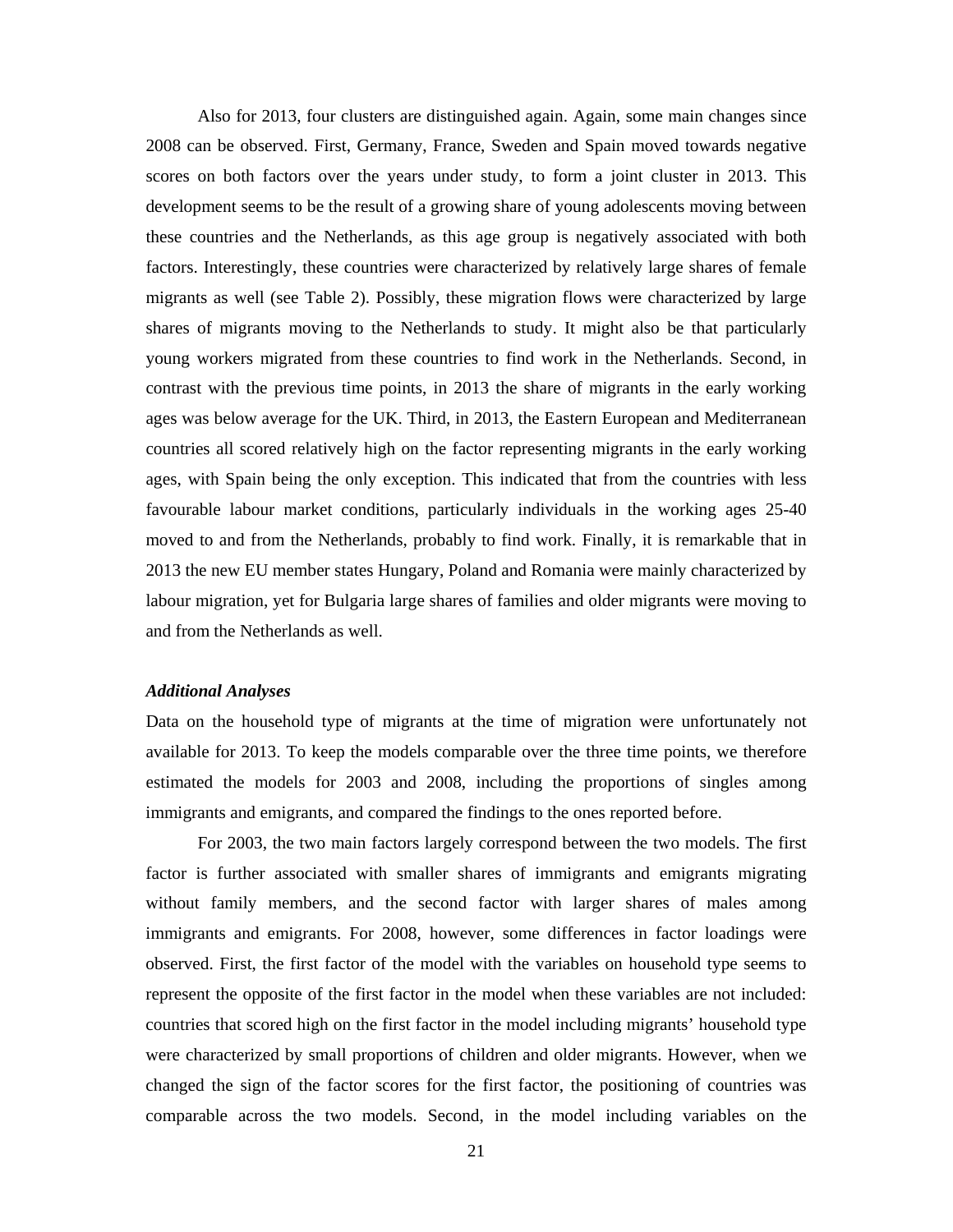household type, the proportions of migrants in the early working ages load on the factor of family migration, and the proportion of migrants in the older working ages on the labour migration factor. For the reported models the opposite pattern was observed. Still, the positioning of countries on the second factor was comparable between the two models. The different factor loadings might indicate that in 2008 individuals migrating with family members were somewhat younger than in 2003. Possibly, this is explained by the intensified migration flows from the new EU member states in 2008: people from these countries might start a family at relatively younger ages.

### **Discussion**

This study aimed to advance our understanding of the relationship between migration and welfare. Our results indicated that a clustering of countries based on characteristics of their migration flows to and from the Netherlands does not match the classical welfare regime typology commonly used in the academic literature. This was the case for each of the years we have analysed (2003, 2008 and 2013). Based on the presented analyses, several conclusions can be made.

 First, we investigated what patterns and characteristics of migration to and from the Netherlands could be distinguished, and to what extent various countries of origin differed from each other regarding these patterns. We thereby focused on characteristics of migrants related to the life course. Results of a principal component analysis showed that the differentiation of migration to and from the Netherlands relates mainly to two issues, namely the share of migrants migrating as a family or outside the working ages, and the share of migrants migrating as singles in the (early) working ages. The countries under study appeared to score differently on these two factors, not only compared to each other, but also over time. This implies that it is crucial to include life course characteristics into the analyses of migration and its relation to welfare.

 Second, we tested whether similarities and differences in patterns of characteristics of migration flows between countries can be explained by differences in their welfare regimes. To answer this question, we employed a typology of welfare regimes firmly established in the welfare state literature. We expected migrants to and from the Netherlands originating from similar welfare regimes to be comparable in terms of their life-course characteristics. In our study, the UK, the European country that would approximate the liberal welfare regime most, was clustered with corporatist states Germany and Portugal for 2003, and for later years with Belgium. Sweden, the classic example of the socio-democratic welfare regime, was clustered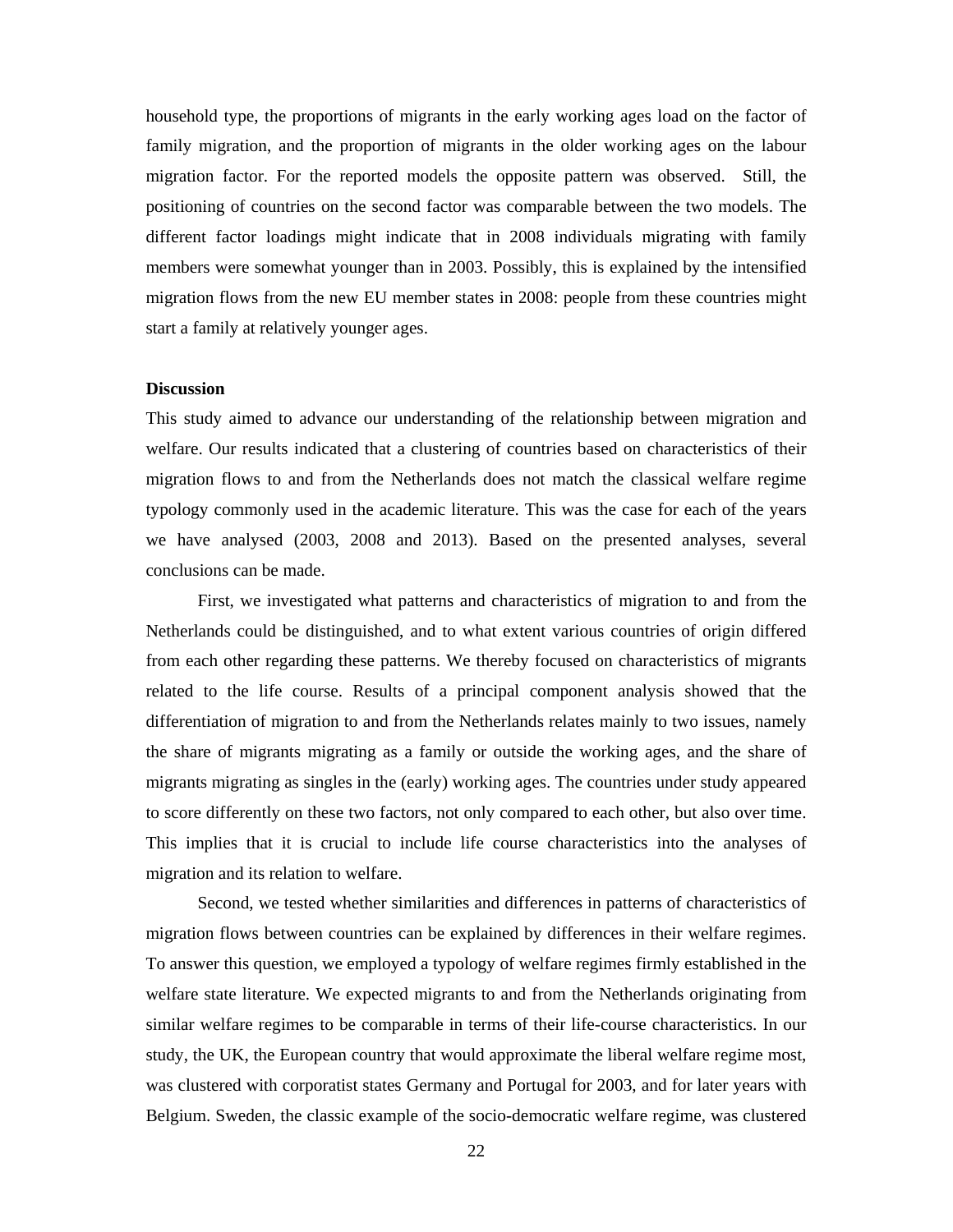with Eastern European states Hungary and Romania for 2003 and 2008, and for 2013 with the corporatist regimes of Germany, France and Spain. These examples illustrate that the welfare regime types described and generally confirmed in the welfare state literature do not match a clustering of countries based on their migration flows in the past decade. In addition, whereas welfare regimes can be expected to be more or less stable over time, the clustering of countries based on the size and composition of their migration flows appeared to change substantially over a period of ten years.

 We further expected welfare state arrangements to attract especially those migrants from less generous welfare states who are most likely to make use of these arrangements. Single migrants in the working ages are least likely to benefit from generous welfare arrangements, whereas families with children and older migrants are most likely to do so. Therefore, we expected the migration flows with the largest shares of families and elderly to originate from the least generous welfare states. However, our findings did not support this idea. In each of the years under study, Belgium and the UK were the countries with the largest shares of children and elderly among migrants. Although the Dutch welfare state might in some respects be considered more generous than these origin countries, Belgium and the UK do not seem to be the least advantageous welfare states included in the analysis. Welfare spending of these countries, for instance, is higher than in the Eastern European countries. Less advantaged countries, on the other hand, were generally characterized by much lower shares of migrants outside the working ages. Rather than differences in the welfare state, this finding suggests that relative closeness of Belgium and the UK to the Netherlands facilitates migration for people with young children or at older ages irrespective of welfare provisions.

 The EU enlargements of 2004 and 2007 form an interesting context, as they did not only facilitate migration from the Eastern European countries to the Netherlands, but also Eastern European migrants' access to welfare benefits in the Netherlands. Over the years under study, especially the share of migrants in the early working ages increased for the Eastern European countries. In addition, the share of male migrants increased. In 2008, migrants born in Hungary and Bulgaria were on average older, and migrated more often without family members than in 2003. Together, these findings suggest that, rather than to profit from generous welfare benefits, Eastern European migrants moved to the Netherlands to work. For 2013, a remarkably different pattern is observed for Bulgaria: in this year the share of children and older migrants was relatively high. This seems to be in line with findings reported by the Netherlands Institute for Social Research (SCP), indicating that in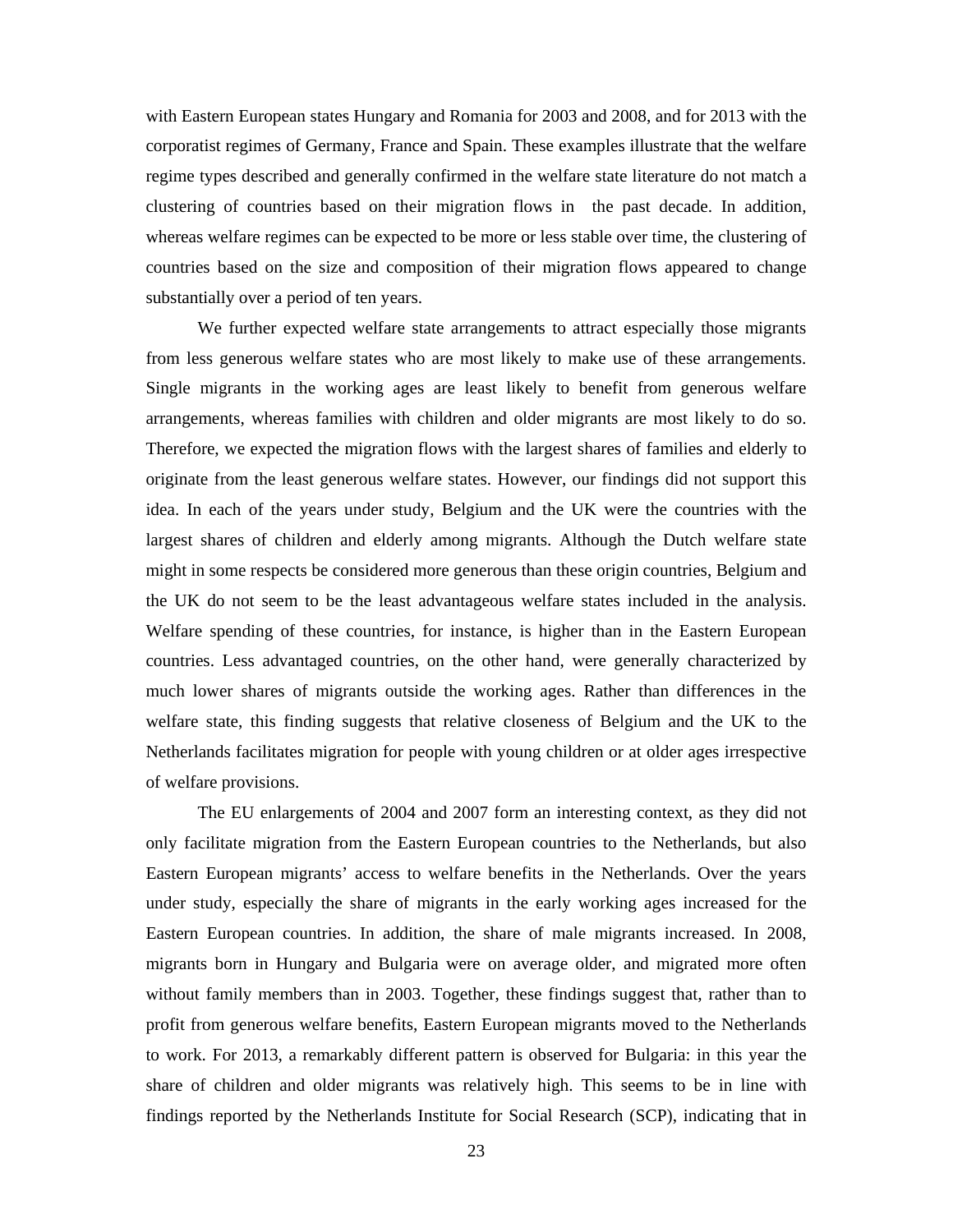recent years, Bulgarian migrants in the Netherlands increasingly expected to stay (Gijsberts and Lubbers 2015). While increasing numbers of labour migrants migrated from Eastern Europe to the Netherlands, we found that among British migrants the share of labour migrants declined after 2008. Possibly, less labour migrants decided to move between the UK and the Netherlands because of the changed economic climate after the crisis set in. This development was not observed for migrants from the Eastern and Southern member states. Migration might still remain an attractive option as these countries were hit more severely by the financial crisis than the Netherlands; the relative position of the country in terms of financial crisis again might be more important than welfare benefits per se.

 Another interesting development was detected for migrants born in Germany, France, Spain and Sweden. Over the years, migration from these countries became less and less characterized by large shares of children and elderly, or migrants in the ages 25-40. Instead, the flows contained large shares of migrants in the young adulthood ages between 15-25. Migrants in this age category probably came to the Netherlands for study, an internship, a gap year or a first job. This is in line with findings of a previous report indicating that in recent years, Germany, Spain and France were the countries with the largest inflows of study migrants in the Netherlands (Jennissen and Nicolaas 2014). Furthermore, high youth unemployment in Spain after the economic crisis might have simulated young Spaniards to move abroad (see for example Van Mol 2016).

 Finally, some limitations of our study should be mentioned. First, unregistered migration, as well as short term or circular migration, are not included in the Dutch population register. This is unfortunate, as these forms might be increasingly important in the European context (e.g. short-term seasonal workers, retirement migrants). However, as migrants have to register in the Netherlands to gain access to Dutch welfare arrangements, we do not expect our conclusion to significantly change by including unregistered migrants.

 A second limitation of the current study is that we only considered migration flows to and from the Netherlands. Because of this, we do not know whether the composition of migration flows is mainly a result from the situation in the Netherlands, or from the situation in the country of origin. Further research is needed to investigate whether our findings differ depending on diverse interactions between origin and destination context. Third, the findings of this study suggest that welfare arrangements do not affect migration decisions, and that other factors, such as the economic and political situation, have a greater influence on migration flows. However, the clustering of countries based on migration characteristics might not correspond to the welfare regime typology because the typology does not capture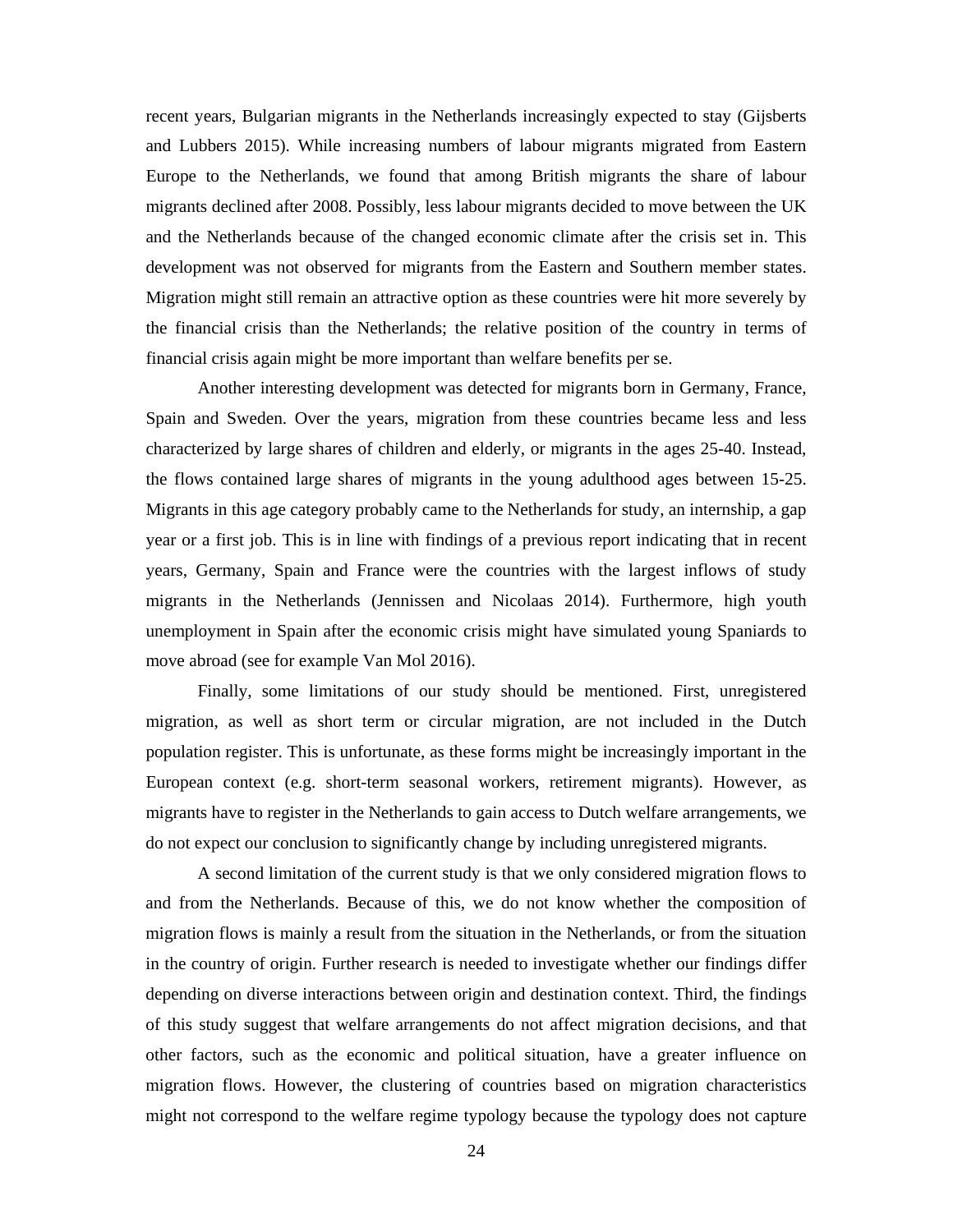those differences in welfare arrangements that are most important to migrants. Rather than the full package of arrangements, specific benefits might impact migration decisions. As we did not include precise indicators of welfare arrangements, nor other contextual factors in our analysis, we cannot provide a conclusive answer yet. However, our findings do support the idea that different migration streams are covering different types of migrants (based on life course characteristics), implying that migrants should not be treated as one homogenous group when studying the relation between welfare and migration, as different social policies are likely to affect different types of migrants.

#### **Notes**

- 1. A factor is considered to be significant if the so-called 'eigenvalue' of the factor in question exceeds one.
- 2. 0.6 is the advised threshold for factor loadings by (Guadagnoli and Velicer 1988).
- 3. A hierarchical cluster analysis was performed, using the so-called linkage method. Other grouping methods resulted in comparable outcomes.

### **Disclosure statement**

No potential conflict of interest was reported by the authors.

#### **References**

- Aidukaite, J. 2009. Old welfare state theories and new welfare regimes in eastern europe: Challenges and implications. Communist and Post-Communist Studies 42, no. 1: 23-39.
- Borjas, G.J. 1999. Immigration and welfare magnets. Journal of Labor Economics 17, no. 4: 607-37.
- Danforth, B. 2014. Worlds of welfare in time: A historical reassessment of the three-world typology. Journal of European Social Policy 24, no. 2: 164-82.
- De Beer, P.T., J.M. Wildeboer Schut and J.C. Vrooman. 2001. *On worlds of welfare: Institutions and their effects in eleven welfare states*. Den Haag: Sociaal en Cultureel Planbureau. <Go to ISI>://WOS:000175351500031
- De Giorgi, G. and M. Pellizzari. 2009. Welfare migration in europe. Labour Economics 16, no. 4: 353-63.
- Emmenegger, P., J. Kvist, P. Marx and K. Petersen. 2015. Three worlds of welfare capitalism: The making of a classic. Journal of European Social Policy 25, no. 1: 3-13.
- Esping-Andersen, G. 1990. *The three worlds of welfare capitalism*. Oxford: Polity Press.
- Eurostat. 2000. European social statistics: Migration. Theme 3, population and social statistics. . Luxembourg: Office for Official Publications of the European Communities.
- Fenger, M. 2007. Welfare regimes in central and eastern europe: Incorporating post-communist countries in a welfare regime typology. Contemporary Issues and Ideas in Social Sciences 3, no. 2: 1-30.
- Gal, J. 2010. Is there an extended family of mediterranean welfare states? Journal of European Social Policy 20, no. 4: 283-300.
- Geis, W., S. Uebelmesser and M. Werding. 2013. How do migrants choose their destination country? An analysis of institutional determinants. Review of International Economics 21, no. 5: 825-40.
- Gijsberts, M. and M. Lubbers. 2015. Langer in nederland. Ontwikkelingen in de leefsituatie van migranten uit polen en bulgarije in de eerste jaren na migratiel. Den Haag: Sociaal en Cultureel Planbureau.

Giulietti, C. 2014. The welfare magnet hypothesis and the welfare take-up of migrants. IZA World of Labor 37.

- Giulietti, C., M. Guzi, M. Kahanec and K.F. Zimmermann. 2013. Unemployment benefits and immigration: Evidence from the eu. International Journal of Manpower 34, no. 1: 24-38.
- Gornick, J.C. and J.A. Jacobs. 1998. Gender, the welfare state, and public employment: A comparative study of seven industrialized countries. American Sociological Review 63, no. 5: 688-710.

Greve, B. 2014. Free movement as a threat for universal welfare states? European Review 22, no. 3: 388-402.

Guadagnoli, E. and W. Velicer. 1988. Relation of sample size to the stability of component patterns. Psychological Bulletin 103: 265-75.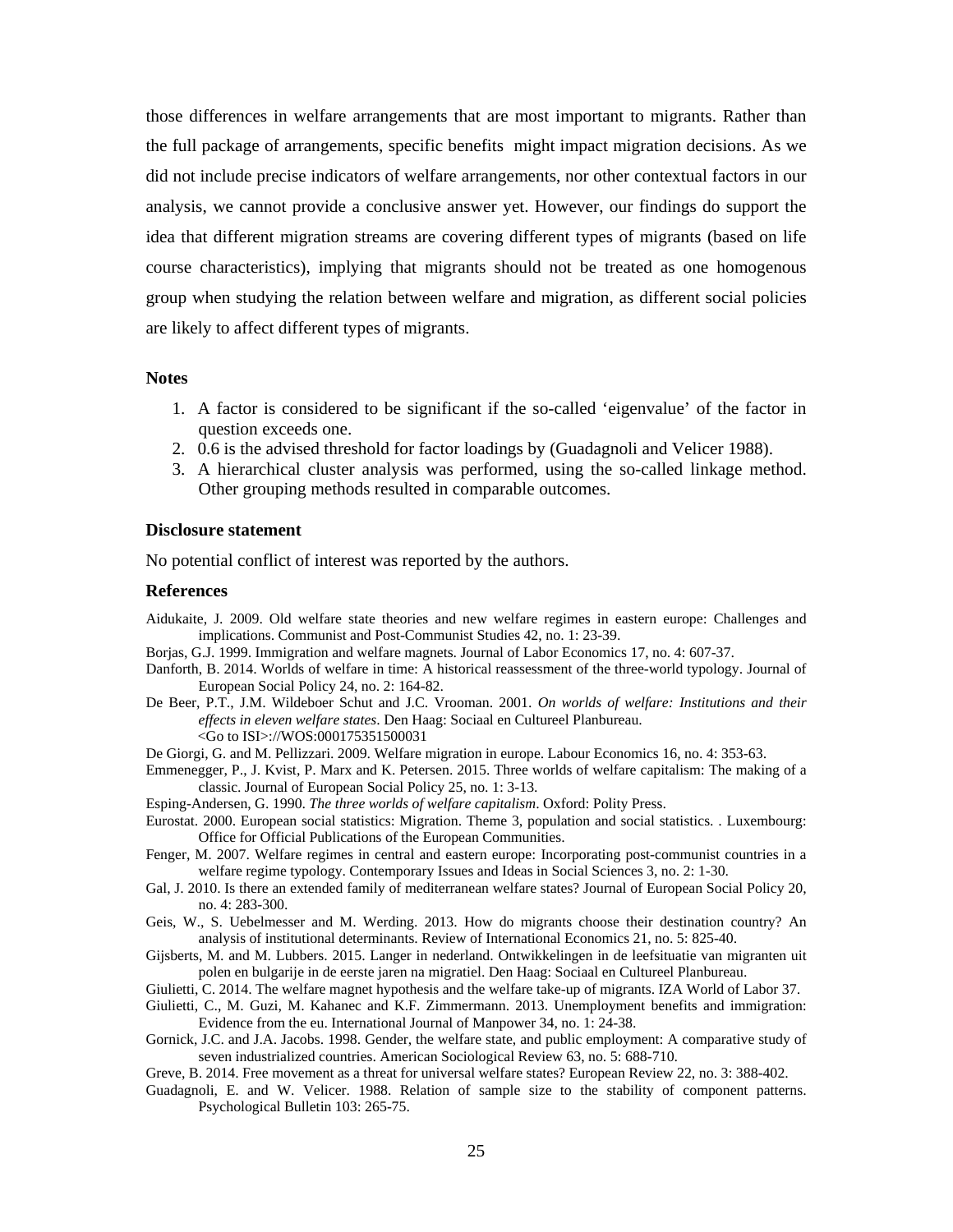- Jackson, A.L., D.L. Ortmeyer and M.A. Quinn. 2013. Are immigrants really attracted to the welfare state? Evidence from oecd countries. International Economics and Economic Policy 10, no. 4: 491-519.
- Jennissen, R. and H. Nicolaas. 2014. De nederlandse migratiekaart 2013. Achtergronden en ontwikkelingen in internationale migratiestromen in de periode vanaf 2000. In *Cahiers 2014-08*. Den Haag: WODC & CBS.
- Josifidis, K., N. Supic, E.B. Pucar and S. Srdic. 2014. Labour migration flows: Eu8+2 vs eu-15. Journal of Business Economics and Management 15, no. 1: 41-55.
- Kammer, A., J. Niehues and A. Peichl. 2012. Welfare regimes and welfare state outcomes in europe. Journal of European Social Policy 22, no. 5: 455-71.
- Kurekova, L. 2013. Welfare systems as emigration factor: Evidence from the new accession states. Jcms-Journal of Common Market Studies 51, no. 4: 721-39.
- Legrain, P. 2008. Is free migration compatible with a european-style welfare state?: The Globalisation Council.
- Lourtie, P. 2011. Understanding portugal in the context of the euro crisis. Paper prepared for resolving the european debt crisis, a conference hosted by the peterson institute for international economics and bruegel. Chantilly, France.
- Palmer, J.R.B. and M. Pytlikova. 2015. Labor market laws and intra-european migration: The role of the state in shaping destination choices. European Journal of Population 31, no. 2: 127-53.
- Pedersen, P.J., M. Pytlikova and N. Smith. 2008. Selection and network effects-migration flows into oecd countries 1990-2000. European Economic Review 52, no. 7: 1160-86.
- Powell, M. and A. Barrientos. 2004. Welfare regimes and the welfare mix. European Journal of Political Research 43: 83-105.
- Razin, A. and J. Wahba. 2015. Welfare magnet hypothesis, fiscal burden, and immigration skill selectivity. Scandinavian Journal of Economics 117, no. 2: 369-402.
- Recchi, E. 2015. Mobile europe. The theory and practice of free movement in the eu. Basingstoke: Palgrave Macmillan.
- Schulzek, N. 2012. The impact of welfare systems on immigration: An analysis of welfare magnets as a pullfactor for asylum seekers and labour migrants. London: LSE Migration Studies Unit.
- Stark, O. and J.E. Taylor. 1991. Migration incentives, migration types the role of relative deprivation. Economic Journal 101, no. 408: 1163-78.
- Statline database http://statline.cbs.nl/statweb/ (accessed October 2015).
- Van Der Erf, R., L. Heering and E. Spaan. 2006. Country report: Netherlands. . In *Thesim: Towards harmonised european statistics on international migration*, eds Poulain, M, Perrin, N and Singleton, A, pp. 553–64. Louvain-la-Neuve (Belgium): Presses universitaires de Louvain.
- Van Kersbergen, K. and B. Vis. 2015. Three worlds' typology: Moving beyond normal science? Journal of European Social Policy 25, no. 1: 111-23.
- Van Mol, C. 2016. Migration aspirations of european youth in times of crisis. Journal of Youth Studies.
- Van Mol, C. and H.a.G. De Valk. 2016. Migration and immigrants in europe: A historical and demographic perspective. In *Integration processes and policies in europe. Contexts, levels and actors.*, eds Garcés-Mascareñas, B and Penninx, R, 31-55. Dordrecht: Springer.
- Vis, B., K. Van Kersbergen and U. Becker. 2008. The politics of welfare state reform in the netherlands: Explaining a never-ending puzzle. Acta Politica 43, no. 2-3: 333-56.
- Visser, J. and A.C. Hemerijck. 1997. *A dutch miracle: Job growth, welfare reform and corporatism in the netherlands.* . Amsterdam: Amsterdam University Press.